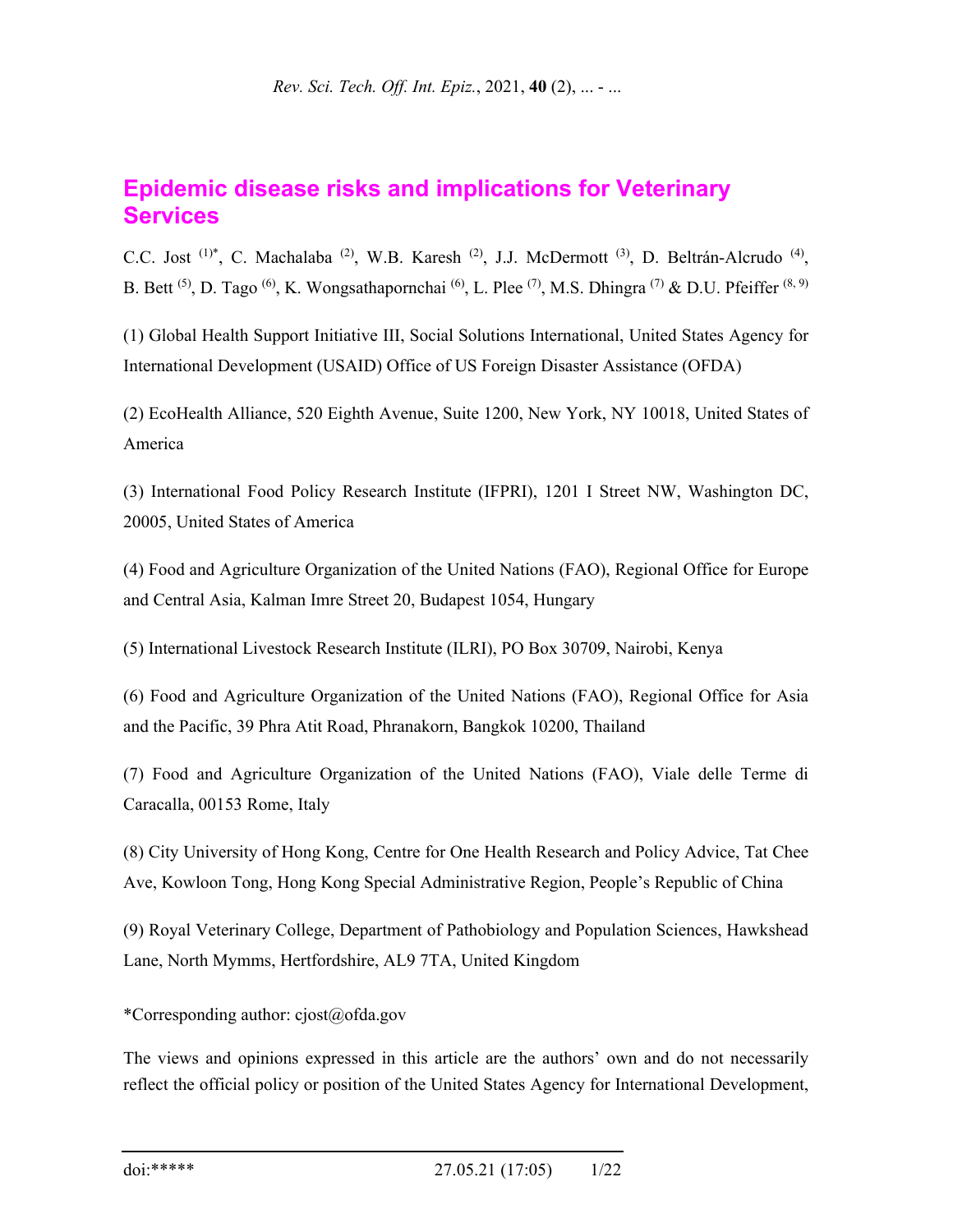the government of the United States of America, or the Food and Agriculture Organization of the United Nations.

#### **Summary**

Growth in the livestock sector is associated with heightened risk for epidemic diseases. The increasing spillover of new diseases from wildlife is being driven by wide-scale anthropogenic changes allowing for more frequent and closer wildlife-human and wildlife-livestock contacts. Increasing epidemics in livestock are associated with rapid transition of livestock systems from extensive to intensive, and local to global movement of livestock and their products through value chain networks with weak biosecurity. Major livestock epidemics in the past two decades have had substantial economic impacts, and the COVID-19 pandemic highlights the devastating socio-economic consequences that spillovers can have when not identified and controlled early in the process of emergence. This highlights the importance of Veterinary Services to integrated, whole-of-society efforts to control infectious diseases in animals. Emphasis within Veterinary Services must be placed on prevention and preparedness. We suggest four areas for continued improvement in Veterinary Services to meet this challenge. These include continued development of staff capacity for risk assessment and value chain analysis linked to improved policies and communication, appropriate adaptation of approaches to prevention and control in resource-poor settings, improved multi-sectoral and transboundary cooperation allowing for shared resources and expertise, and systematic approaches that enable Veterinary Services to influence decision-making for trade, markets, business, public health, and livelihoods development at the national and regional levels.

#### **Keywords**

Emerging infectious disease – Epidemic – One Health – Risk-based approaches – Systems approaches – Transboundary cooperation – Veterinary services.

### **Introduction**

Global growth in the livestock sector is driven by population and economic growth, urbanisation, and technological advancements, with much of the increased demand for livestock derived foods occurring in low- and middle-income countries (LMIC). Positive consequences of this so-called 'Livestock Revolution' have included improved nutrition for children and the poor and improved income and livelihoods, while negative consequences have included environmental degradation, contributions to changing climatic conditions, and increased risk of spread of endemic and epidemic infectious diseases (1, 2, 3, 4).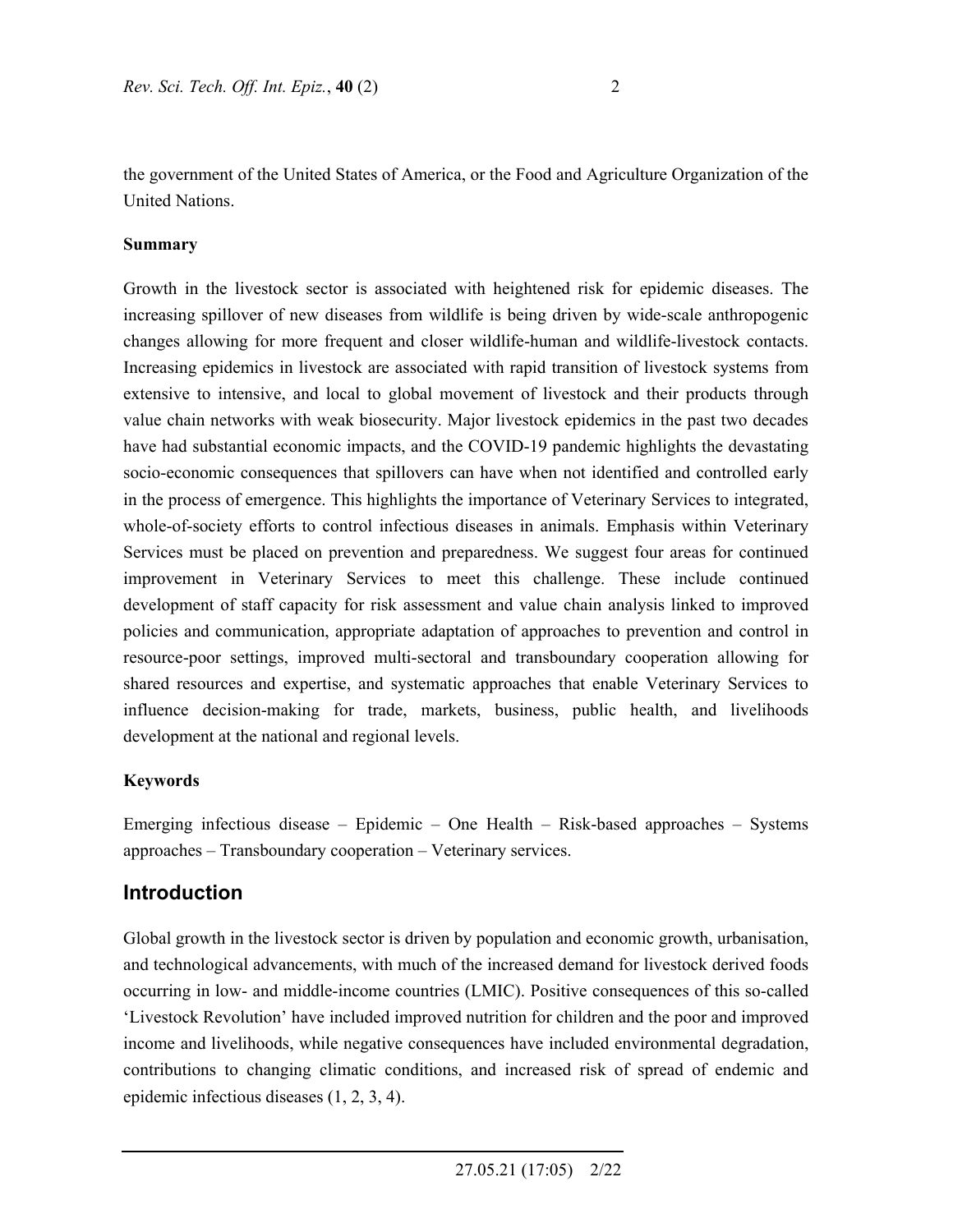The geospatial distribution and host dynamics of animal diseases are changing and new diseases are emerging, particularly at the livestock-wildlife interface (5, 6, 7). The recent global increase in reporting of epidemic livestock diseases is likely due at least in part to improved surveillance, wider and faster information sharing, and increased public awareness (8).

Due to data scarcity, the impacts of epidemic livestock diseases are difficult to quantify (9). In 2009, the World Organisation for Animal Health (OIE) estimated that disease in general reduced global food animal production by 20% (10), while a 2014 meta-analysis by Pradère (11) found that the overall disease mortality rate for livestock in low-income countries was 18%.

Under-resourced Veterinary Services continue to struggle to prepare, prevent, detect, and respond to disease epidemics. Veterinary Services play an important role in delivering direct and indirect economic, health, food security, and other societal benefits. At the same time, they face a number of threats and challenges that often extend far beyond their immediate control.

In this paper, we will focus on the drivers and risks of infectious disease epidemics, and how Veterinary Services can best manage existing and future threats. We examine the impacts and implications of seven major livestock-associated diseases in the past two decades to illustrate the need for strong Veterinary Services as part of preparedness for dynamic risks.

### **Drivers of disease emergence**

Emerging infectious diseases (EIDs) are infections associated with new or significantly expanded geographic scope or spread of zoonotic, vector-borne, and drug-resistant pathogens. Among the key components of EID risk are exposure practices that allow for spillover of pathogens to other species and facilitate their spread. These exposures are often broadly characterised as domestic animal-human, wildlife-human, or wildlife-domestic animal.

Wildlife-origin pathogens make up over 70% of the number of infectious zoonoses emerging between 1940 and 2006 (12). While substantial progress has been made in strengthening coordination and risk management strategies for zoonotic disease threats linked to domestic animals, attention to the role of wildlife and environmental determinants and appropriate risk reduction strategies are limited to date, with the overall field of wildlife health poorly developed in terms of capacity and operations. There are several broad reasons for the increasing trend of wildlife-related zoonotic disease emergence events when compared to new diseases from livestock. These include human coexistence with domestic animals over centuries and millennia, the relatively high surveillance efforts in domestic animals compared to wild species, and,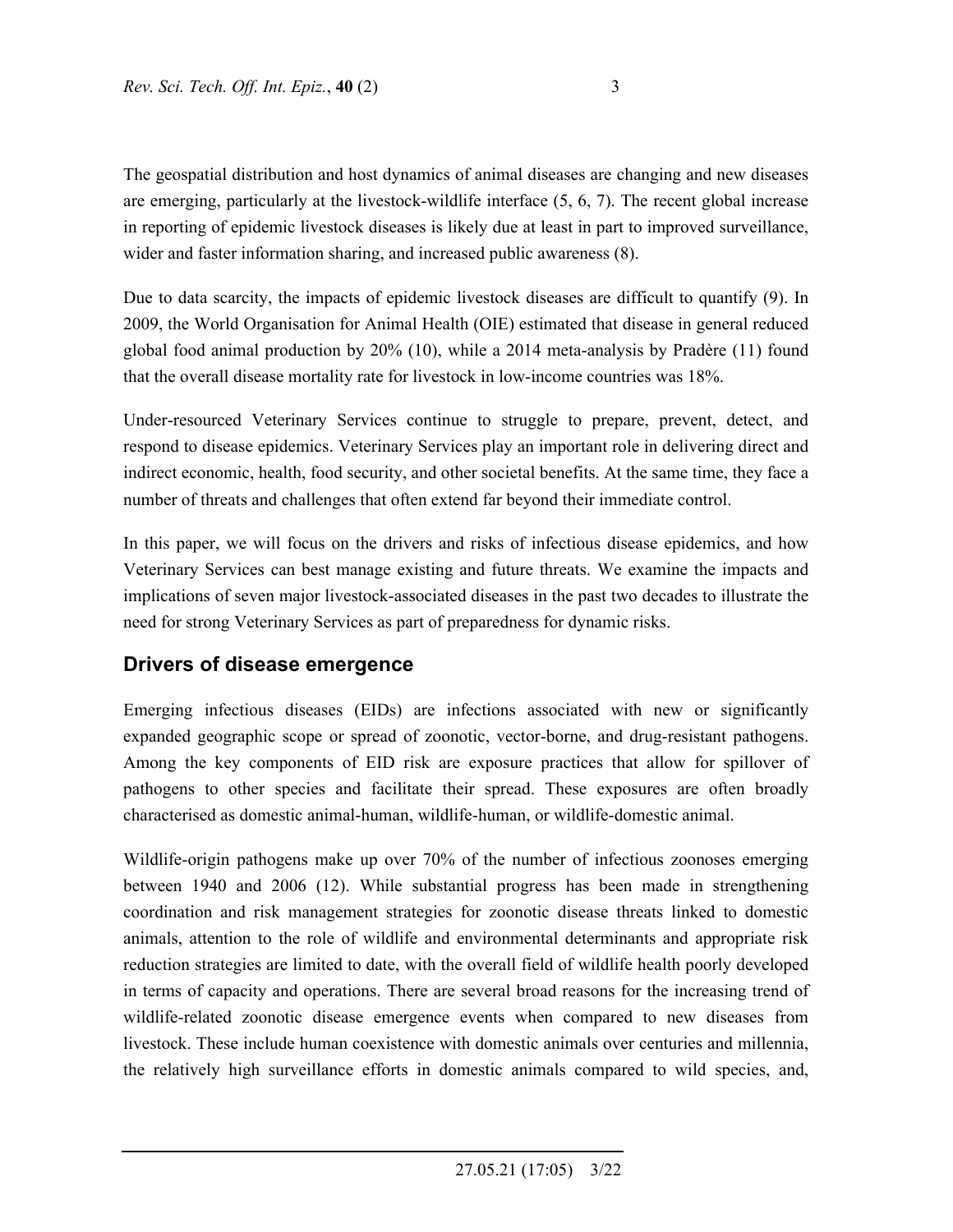critically, the increasing frequency and changing types of wildlife-human and wildlife-domestic animal exposures associated with wide-scale anthropogenic changes (5, 13).

Mapping disease emergence events in recent decades and correcting for surveillance bias indicates EID hotspots from wildlife  $(Fig, 1)$ . These hotspots can provide a general geographic guide to aid in global preparedness and prioritisation; however, all countries should consider possible sources of risk with hotspot characteristics. For disease emergence from wildlife specifically, hotspots are broadly associated with areas of high mammalian biodiversity, expanding human populations, and land use change, signifying environmental and anthropogenic changes that increase the likelihood of spillover (12, 5). Analyses of the sharing of viruses among humans and various genera or species of mammals have identified some viral families (among them *coronaviridae*, *filoviridae*, *orthomyxoviridae*, and *paramyxoviridae*) and mammalian and bird groups (particularly, bats, rodents and non-human primates) which are of greatest concern for emerging zoonoses globally (14). In the process of disease emergence, livestock can serve as amplifier hosts, either remaining asymptomatic or developing disease themselves (15).

### **Livestock disease epidemic risks**

Risk factors for epidemics of infectious diseases in livestock include human population growth and prosperity creating increasing demand for livestock derived foods and resulting in increases in the global production and movement of livestock and livestock products. The intensification of livestock production has been made possible in part by the control of endemic infectious diseases, yet represents one of the greatest risks for epidemic disease spread in concentrated animal populations linked by networks of service providers (8). Genetically homogenous naive animal populations, reared in high densities in intensified systems, promote increased selection of key mutations as the pathogen transmits through the population, which may lead to evolution to highly pathogenic variants (16). Conversely, extensive farming practices with complex networks of animals moving to and from numerous small- to medium-size producers and markets also facilitate disease spread and complicate surveillance and response efforts.

Ecological disturbance creates conditions for epidemics resulting from otherwise rare or lowlevel endemic diseases (8). Of particular interest is natural habitat fragmentation due to agricultural expansion, where an increased interaction at the wildlife-livestock interface can facilitate the spread of pathogens. Changing climatic patterns also facilitate the spread of some diseases, or shift of some diseases, including northward where certain vector-borne diseases have long been temperature-limited and increased incidence may be seen (17). At the same time, suitability of some ranges will contract, along with changing precipitation patterns, potentially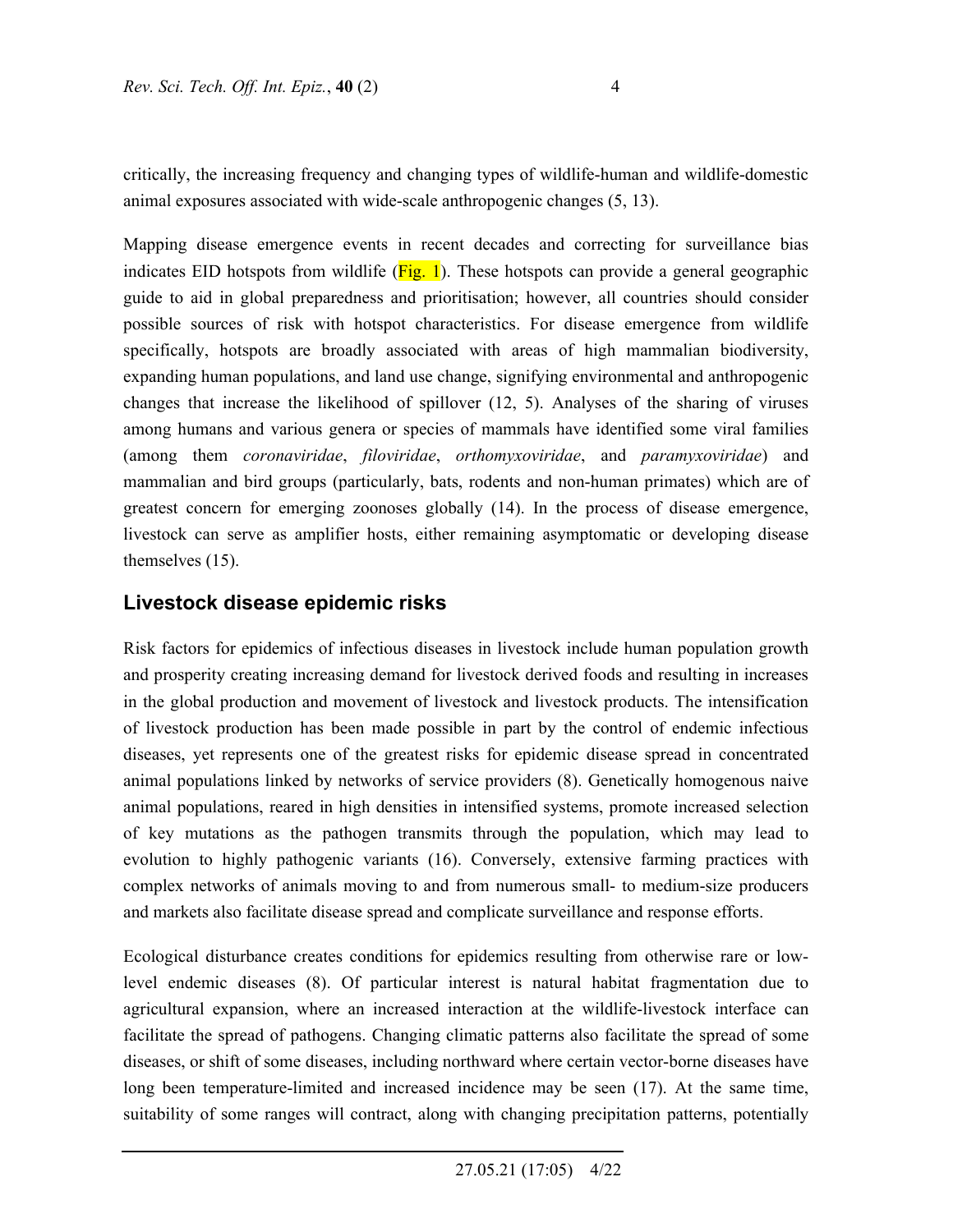reducing disease risk and prevalence in some instances (see Stephen *et al*., this issue, for greater coverage on climate-related disease trends [18]). The uncertainty climate change presents at a local level, along with other possible effects of a warming climate on livestock production (e.g. feed and water sourcing, extreme heat) underscores the importance of preparedness.

The movement of livestock and their products is an important risk for the domestic and transboundary spread of infectious diseases. Livestock markets have been shown to be important nodes for disease spread, and associated value chains are often connected across borders. Risk pathways include direct spread by animals themselves, through insect vectors accompanying animals and equipment, and on the surfaces of equipment such as vehicles, crates, and on clothing.

## **Major epidemics associated with livestock in the 21st century**

In Table I we present seven diseases that are emerging or have caused recent major epidemics. We consider how these drivers and risks influenced emergence, spread, and impact, and consider their implications for Veterinary Services in order to support risk-based approaches.

In low-income countries, more than one in seven livestock keepers is infected by zoonotic diseases (28). The economic sense of zoonotic disease prevention was demonstrated in a recent paper in 2020 by Dobson *et al.* (29). The World Bank (23) found that losses from outbreaks of Nipah, West Nile fever, severe acute respiratory syndrome (SARS), highly pathogenic avian influenza (AI), rift valley fever (RVF), and bovine spongiform encephalopathy from 1997 to 2009 were at least US\$ 80 billion. Prevention would have avoided losses of US\$ 6.7 billion per year, substantially more than the estimated US\$ 1.9–3.4 billion needed for investing in human and animal health systems for zoonotic disease prevention and control in 139 LMICs. Clearly, animal disease epidemics have substantial direct and indirect health, social, and economic consequences. This highlights the importance of Veterinary Services within a more integrated whole-of-society response that recognises these linkages and potential direct and indirect effects.

## **Veterinary Services and epidemic prevention and control**

Emphasis must be placed on prevention, given the impacts of epidemic diseases and difficulty of achieving control once they are established. Nevertheless, epidemics will occur and therefore preparedness for effective early detection and control is needed. The importance of prevention and preparedness is evidenced in the public health systems of Asian countries that had experienced SARS. Several Asian countries were better prepared for COVID-19 because they put in place measures for early detection and response to EID outbreaks. Preparedness for early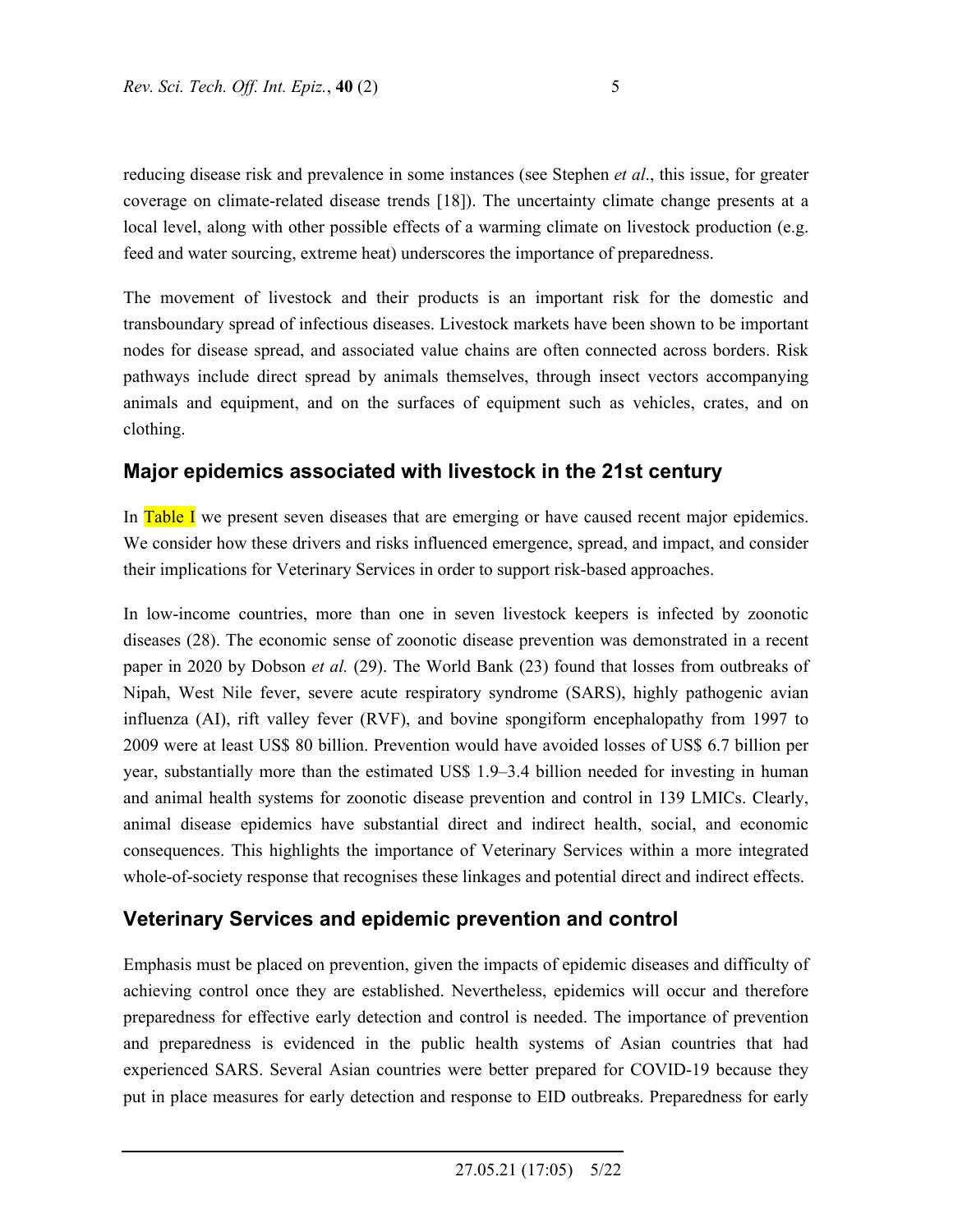detection and control allowed for appropriate opening of these economies once COVID-19 was under control, and for a more rapid economic recovery than much of the rest of the world.

The large-scale epidemics of H5N1 AI in Southeast Asia in 2004–2005 pushed for improved prevention, detection, response, and control efforts for infectious animal diseases specifically by adapting tools and approaches to the contexts of LMICs. This led to improved surveillance and emergency preparedness capacity in LMICs, particularly in Southeast, South, and East Asia (30). However, in many other countries, capacity has remained limited or specific to selected diseases, supported by donor funded programs. Nonetheless, the introduction of African swine fever (ASF) to the same geographic region in 2018 resulted in rapid spread to many countries and enormous socio-economic consequences. These experiences highlight advances that have been made, but also suggest four areas for continued improvement in Veterinary Services that will allow for better epidemic prevention, preparedness, and control.

#### **Risk analysis**

The risk analysis framework has been promoted by the OIE since the 1980s in support of livestock associated trade between countries. Since then, the central role of risk assessment has been recognised for facilitating an evidence-based prioritisation of disease prevention and control within countries and even for individual farms. One example is the role of risk assessment in informing risk mapping, risk-based surveillance, movement control and trade restrictions, zoning, and compartmentalisation. The risk assessment approach has been strengthened by recognising the importance of understanding the value chains that are relevant for a particular disease or commodity to inform the identification of risk pathways. In addition, understanding anthropogenic and economic factors in generating, perpetuating, and amplifying disease risks is important. The challenge for national Veterinary Services now is to continue developing their national capacity for risk assessment and value chain analysis, and then linking them with policies. It is notable that decisionmakers often struggle in dealing with the need to separate risk into its components of likelihood and consequences, and how important each is when it comes to deciding on acceptable risk or any risk mitigation measures. Furthermore, the inherent uncertainty associated with risk estimates is difficult for decisionmakers to consider when formulating their policies.

A further advance has been in the area of surveillance systems, where including risk-based surveillance has been recognised by the OIE in order to promote implementation of more costeffective animal health surveillance (31). This will be extremely useful for LMICs, but it requires sound risk assessment to inform design of surveillance systems. Improving local capacity for risk-based surveillance, in particular community-based approaches, ensures relevance to local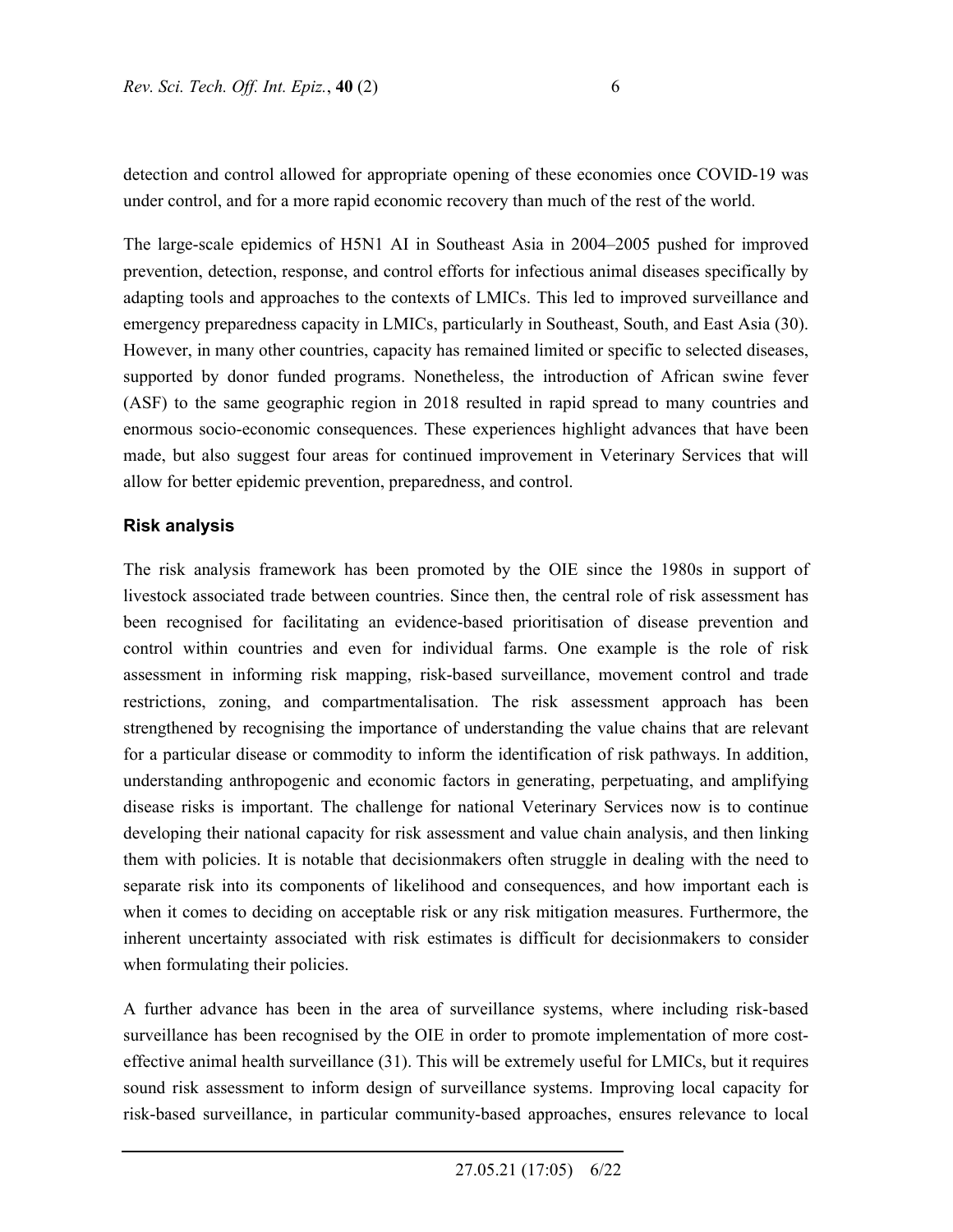contexts (32, 33). For surveillance to be useful, it needs to be complemented by the capacity to conduct outbreak investigations that generate meaningful data which can inform prevention and control activities. Unfortunately, this is still an area where more investment into the development of staff capacity is required.

The COVID-19 pandemic highlights the importance of effective risk communication and community engagement (RCCE) to disease prevention and control, not only for informing decisionmakers but for guiding and influencing public behaviours. The COVID-19 'infodemic' spread rapidly, facilitated by the spread of misinformation via social media challenging effective public health messaging and costing lives (34). Effective RCCE includes transparency, the presentation of trusted evidence by authoritative voices, and the clear articulation of knowns and unknowns to help the public understand the nature of a risk and respond appropriately. Poorly formulated messages about risks associated with meat consumption contributed to steep drops in demand for meat with resulting economic impacts during the 2006/2007 and 2018 RVF outbreaks in East Africa (35), as did global consumer fears about poultry consumption in 2003 at the start of the H5N1 AI epidemic (36).

### **Appropriate adaptations in low- and middle-income countries**

It is still common that prevention and control approaches that work in HICs are promoted in LMICs. This can be inappropriate in settings with very heterogenous livestock production structures, where value chain actors have limited technical knowledge and fewer means or incentives for making improvements to facilities or processes. Veterinary Services are often constrained by limited resources, poor infrastructure, lack of chain of command, insufficient and/or aging technical capacity, and ineffective regulatory enforcement ability. It is in these environments where epidemic risks are most often generated, and therefore more effective prevention and control approaches that are adapted to the transitioning production systems of LMIC countries need to be developed. For example, broad-scale culling measures may be impractical and understandably met with resistance due to the economic costs for farmers and society, as well as the apparent waste of animal protein and adverse environmental impact as a consequence of having to dispose of large numbers of carcasses. A more flexible concept of compartmentalisation is now also likely to play an increasing role when dealing with ASF since it allows individual businesses to continue to operate within high risk or infected areas.

The impacts of increasingly frequent epidemic animal diseases demonstrate the importance and urgency of shifting animal health policies from targeting single diseases towards multi-hazard detection and response. A key element of such strategies has to be improved animal husbandry, including biosecurity, but also a reversal of the continuing trend towards intensified meat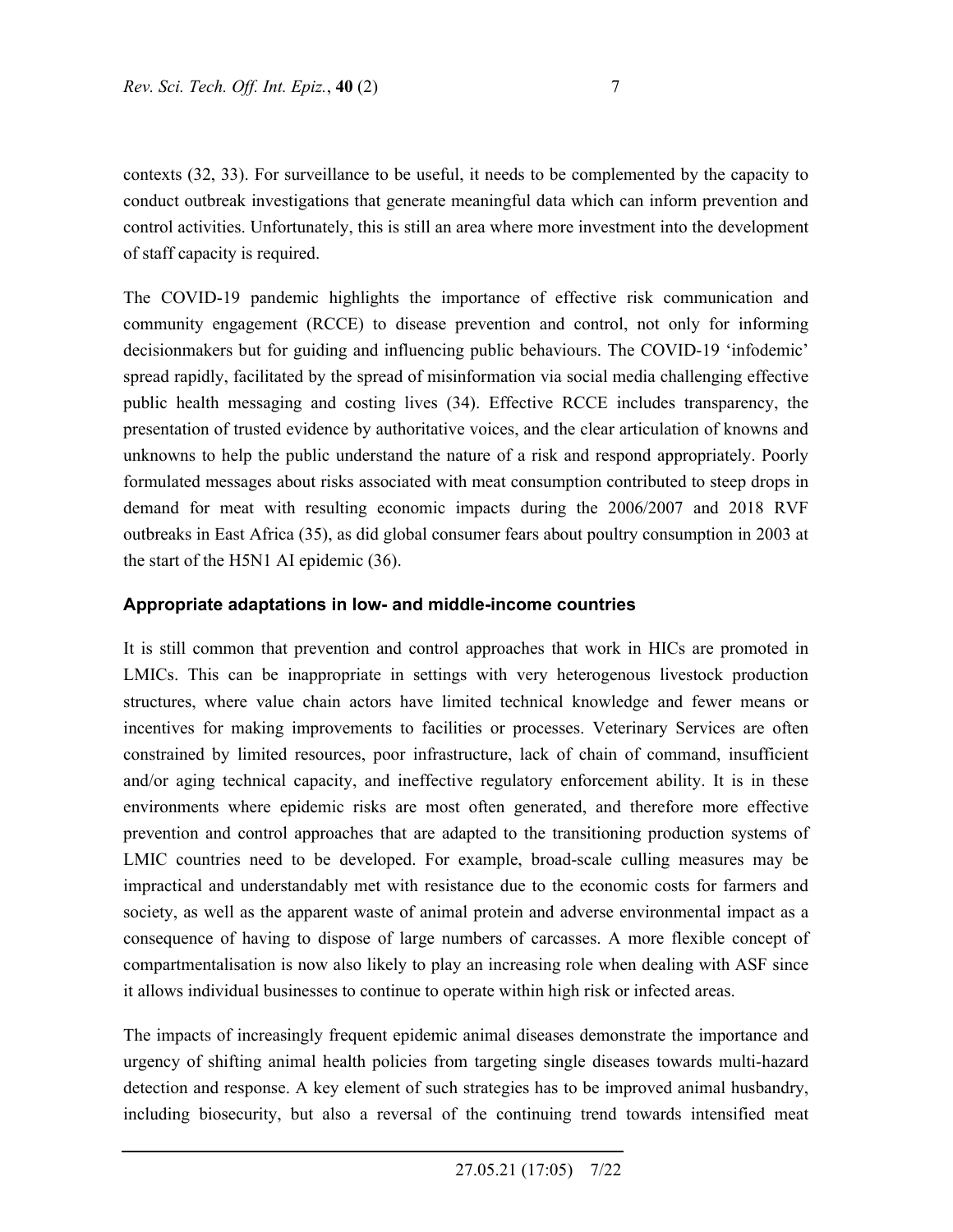production and land use change practices that provide new pathways for known and novel disease epidemics. In that context, the Sustainable Development Goals (SDG) define important targets that are also relevant to livestock production. These are in particular SDG 1 (No poverty), SDG 2 (Zero hunger) and SDG 3 (Good health and wellbeing) and SDG 12 (Responsible consumption and production).

In resource-poor settings, recent innovations in digital surveillance offer opportunities for increasing data capture from remote areas and widening the surveillance network to include animal health providers, livestock owners, actors involved in the wildlife trade, and consumers (37). In Kenya, community disease reporters are using a smartphone app for syndromic surveillance to report disease outbreaks to Veterinary Services (38). Thailand has been an innovation hotbed of smartphone apps for One Health surveillance crowdsourcing, such as the participatory One Health Disease Detection app (39).

To assist countries with strategic and systematic capacity development, globally accepted standards and tools have been developed by the OIE and the Food and Agriculture Organization of the United Nations (FAO). The main international standard setting mechanisms for animal health and zoonoses are the OIE *Terrestrial Animal Health Code* and *Aquatic Animal Health Code* (standards for disease prevention/control and trade), and *Manual of Diagnostic Tests and Vaccines for Terrestrial Animals* and *Manual of Diagnostic Tests for Aquatic Animals* (biological standards) (40), enforced under the World Trade Organization and requiring reporting for 117 OIE-listed diseases, infections, and infestations.

To target animal health investments, the Performance of Veterinary Services (PVS) Evaluation serves as an independent external evaluation to identify gaps and weaknesses in countries' capacity to comply with OIE standards. The PVS Evaluation is typically followed up with a PVS Gap Analysis, a quantitative and costed evaluation of a country's needs and priorities (41). Similarly, the Joint External Evaluation helps countries identify gaps in both human and animal health services to improve public health response capacities (42), serving as a basis for multisectoral national action planning for health security. The One Health Assessment for Planning and Performance tool allows national One Health platforms to assess their own coordination performance and capacity (43).

Other key tools for assessing capacity include FAO's Laboratory Mapping and Surveillance Evaluation Tools (44, 45). Countries are also encouraged to increase their resilience to animal health threats through the FAO Good Emergency Management Practice workshops, guiding them in developing preparedness and response plans (46). While these tools support animal health capacity assessment processes and implementation standards, they are primarily focused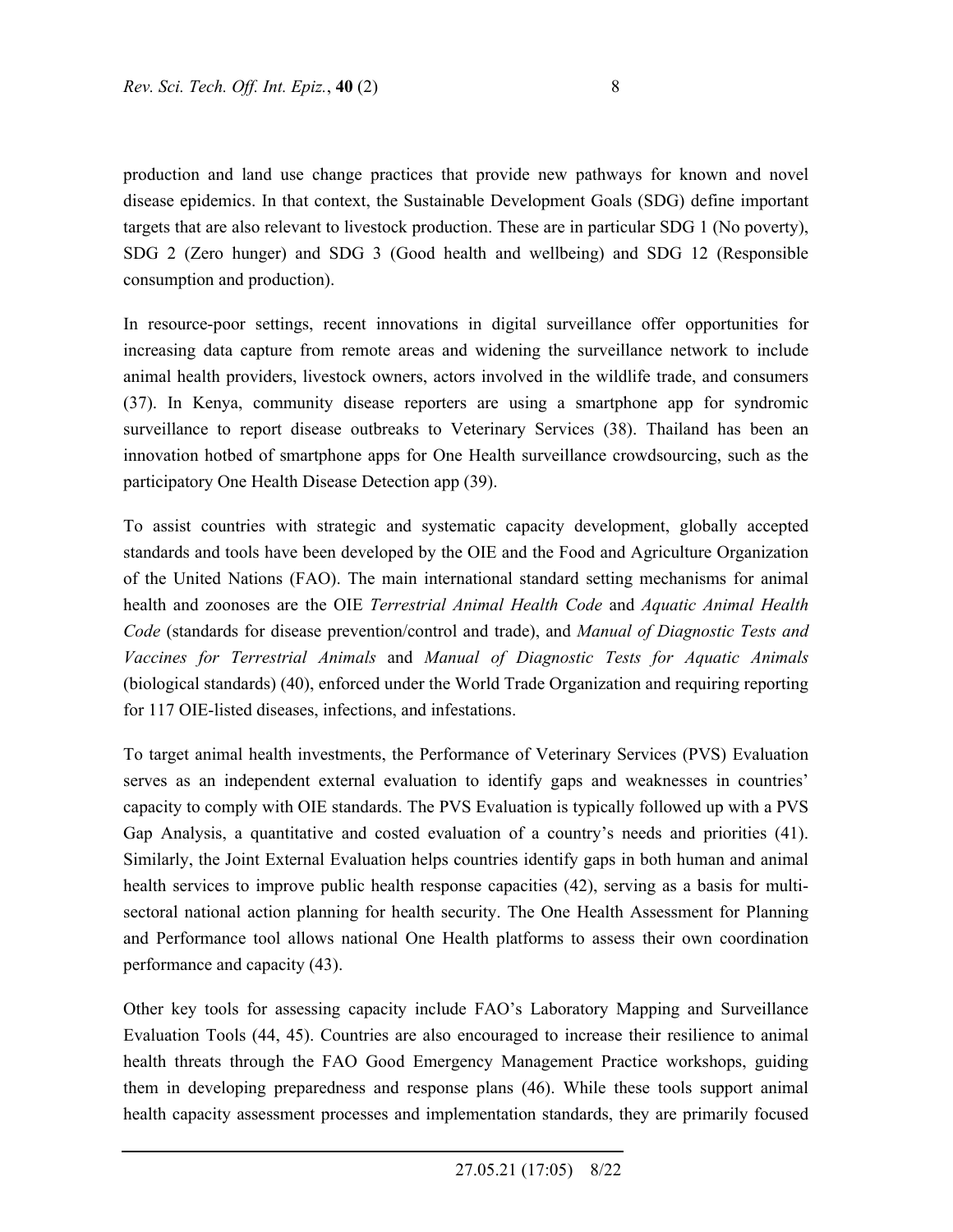on domestic animals and a gap remains in supporting Veterinary Services in wildlife epidemic disease prevention and control.

#### **Transboundary cooperation**

Given the increasing transboundary nature of epidemics, coordination between Veterinary Services of different countries is necessary for effective disease prevention and control, allowing services challenged by resource scarcity to improve their networks, share information, and mobilise expertise. The Global Framework for the Progressive Control of Transboundary Animal Diseases (GF-TADs) coordinates guidance, resources, and other technical assistance to progressively control and reduce the impact of regional and global priority diseases (47). Perhaps the best example of regional and global collaboration between Veterinary Services was the Global Rinderpest Eradication Program established in 1994, which led to the successful eradication of the disease and declaration of global freedom in 2011 (48). Key to eradication were institutional changes that allowed Veterinary Services to share information, target interventions, and adopt public-private-community partnerships for disease surveillance and control (49). Additional examples include the Progressive Control Pathway for Foot-and-Mouth Disease, and the more recent GF-TADs initiative for the global control of ASF which supports regional alliances, partnerships, and progressive disease elimination (50).

The engagement of Veterinary Services in regional trade initiatives, such as the African Continental Free Trade Area that came into effect in 2019 for 28 countries (51), is also necessary to ensure that economic and livelihood benefits are realised while transparent control of animal diseases is maintained. Regional Economic Communities play crucial roles in fostering regional cooperation, policy dialogues, and ownership amongst member states. For example, the Association of Southeast Asian Nations (ASEAN) Ministers of Agriculture and Forestry issued a Ministerial Statement highlighting the importance of ASEAN cooperation on animal health and zoonoses (52), which translated into several regional strategies and action plans that led to improved regional coordination and reduction of animal diseases such as H5N1 AI.

#### **One Health**

The complex drivers, risks, and resulting impacts of epidemics underscore the importance for global and national organisations to adopt a One Health approach to risk governance. Animal diseases, including EIDs, zoonoses, and those that impact human nutrition, food security, and wellbeing require holistic approaches to the development of prevention and control policies. That means truly integrated policies that consider human, animal, and environmental factors, as well as social, economic, ethical, and judicial ones. Veterinary Services can address the economic and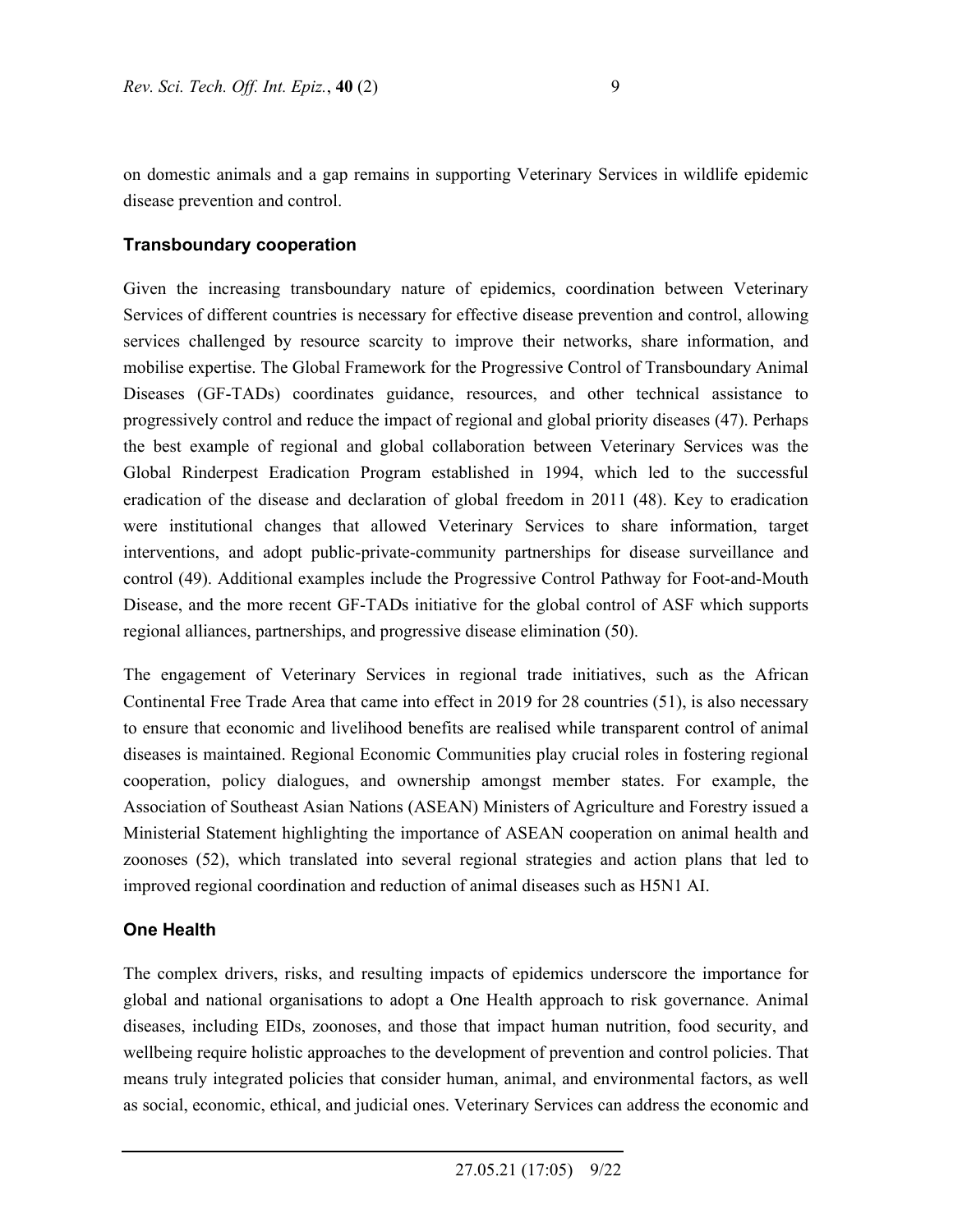wider societal impacts of epidemics through linkages between economic and veterinary policies. In many countries, the responsibility to prevent and control zoonoses is spread across several agencies, and collaboration amongst them is often neither promoted nor rewarded. Currently, government departments may consult with each other when it comes to disease response, but rarely develop integrated approaches that optimise prevention and detection upstream with mandates, information sources, resources, stakeholders, and policies required for more comprehensive strategies from risk assessment to risk reduction.

A systems approach needs to be mastered if the next livestock or zoonotic epidemic is to be prevented or at least controlled more effectively, with Veterinary Services engaging in risk-based linkages with other sectors, particularly wildlife and environmental services. The Animal and Human Health for the Environment and Development programme exemplifies the One Health approach to linking Veterinary Services and other sectors, particularly wildlife and environmental services, and emphasising the importance of a sustainable livelihoods approach that includes addressing the socio-economic and disease priorities – both human and animal – of frontline communities (53, 54). A growing number of national One Health multi-sectoral coordination mechanisms are linking Veterinary Services with critical counterparts in public health, wildlife, and environmental services for joint evaluation, planning, and disease prevention and control (55, 56). The One Health Workforce approach in Southeast Asia and Central and Eastern Africa is creating future capacity for cross-sectoral approaches to training, disease surveillance, and outbreak response (57).

### **Conclusions**

The COVID-19 pandemic serves as a reminder of the importance of investing in epidemic prevention and preparedness, calling for systematic approaches in areas such as risk assessment and One Health. Such challenges are global, but particularly acute in LMICs where fostering and sharing of innovations, the sharing of resources at national and regional levels, and the support provided by regional and international collaboration and alliances are necessary for Veterinary Services to meet the challenges posed by epidemic diseases.

Recent experiences with epidemic disease emergence and spread highlight the risks posed by our increasingly globalised and industrialised livestock production systems, and expansion of extensive and intensive livestock production at the wildlife interface. Interactions and dynamics are not one-directional, as seen with wildlife epidemics linked to disease introduction from livestock. These have the potential to be devastating to wildlife conservation efforts; for example, the mass die-off of saiga antelope in Mongolia in 2016–2017, linked to peste des petits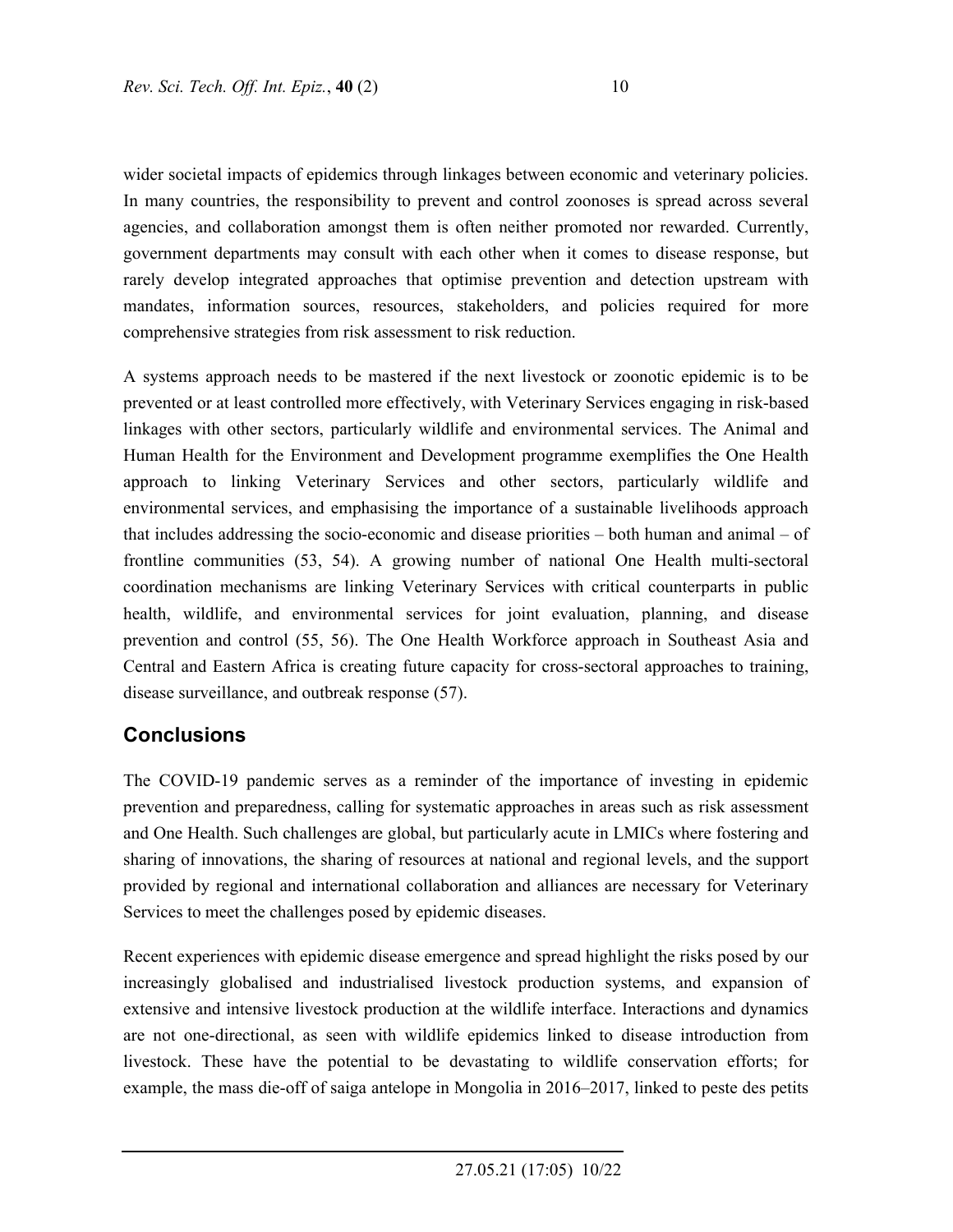ruminants that spilled over from unvaccinated livestock, caused a saiga population decline estimated at 80% or greater (58).

Improvements in our understanding of epidemic disease drivers, including economic and anthropogenic ones, and the bolstering of Veterinary Services' capacity have supported advances in reducing epidemic disease but warrant additional attention. Moving forward, emphasis must be placed on risk-based approaches to the targeting of scarce resources. Ultimately, these approaches will require moving further upstream for cost-effective prevention and early detection, including greater attention to wildlife, environmental, and climate-sensitive dimensions of animal health risks in line with a One Health approach. Other sectors (e.g. social sciences) can add insights on private sector incentives and motivation for uptake of prevention, reporting, and impact mitigation strategies. It is also important to recognise that changes in socio-economic systems can happen very rapidly, as demonstrated during the COVID-19 pandemic which is taking us into a highly uncertain and potentially very different future. This has enormous implications for emerging infectious disease risks and the essential role of national, regional, and global One Health risk governance, since it requires truly integrated risk management policies that can be developed rapidly and are informed by a highly effective interface between interdisciplinary science and policy.

Knowledge of drivers of EID emergence and known hotspots provides an initial indication of areas that require greater attention and capacity enhancement, especially in the context of changing climatic patterns. As with the utility of targeting certain high-risk practices (the 'what') and taxonomic groups (the 'which') as a starting point for designing prevention, detection, and response efforts, hotspot information can be helpful when prioritising the 'where' for intensified efforts in a country or region. As more information is collected, hotspots maps and other predictive tools can be refined and downscaled to finer-scale resolutions.

The high return on investment from epidemic and pandemic risk mitigation through animal and human health systems strengthening has been articulated in prior reports from the World Bank (22, 59, 60), though wildlife dimensions have continued to be a largely neglected area of focus. Operationalisation of One Health is a priority moving forward, including better incentives for multi-agency collaboration.

Animal disease epidemics have substantial direct and indirect economic consequences. To meet these challenges from both known and novel threats, Veterinary Services must emphasise integration and cooperation with broader economic planning and decision-making for trade, markets, business, public health, and livelihoods development at the national and regional levels.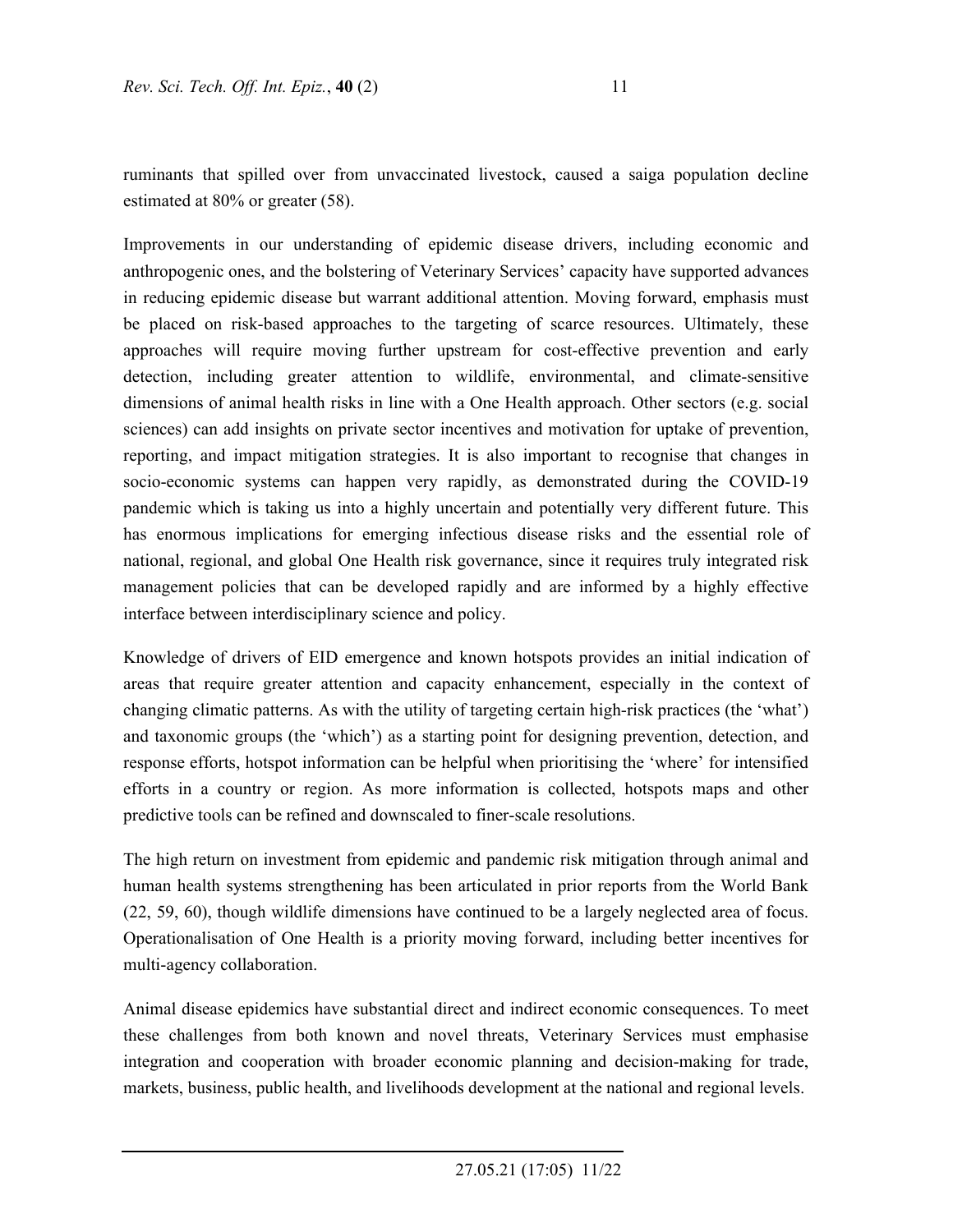## **Résumé français: titre**

**Résumé** 

**Mots-clés** 

## **Resumen español: título**

**Resumen** 

**Palabras clave** 

### **References**

- 1. MacLachlan I. (2015). Evolution of a revolution, meat consumption and livestock production in the developing world. *In* Political Ecologies of Meat (J. Emel & H. Neo, eds). London, United Kingdom, Routledge, 21–41.
- 2. Herrero M. & Thornton P.K. (2013). Livestock and global change: emerging issues for global food systems. *Proc. Natl. Acad. Sci. U.S.A.*, **110** (52), 20878–20881. doi:10.1073/pnas.1321844111.
- 3. Food and Agriculture Organization of the United Nations (FAO) (2006). Livestock's long shadow: environmental issues and options. FAO, Rome, Italy, 416 pp. Available at: www.fao.org/3/a0701e/a0701e.pdf (accessed on 31 August 2020).
- 4. Delgado C., Rosegrant M., Steinfeld H., Ehui S. & Courbois C. (1999). Livestock to 2020: the next food revolution. Food, Agriculture, and the Environment Discussion Paper 28. International Food Policy Research Institute, Washington, DC, United States of America, 83 pp. Available at: https://idl-bncidrc.dspacedirect.org/bitstream/handle/10625/30755/121863.pdf?sequence=1 (accessed on 31 August 2020).
- 5. Allen T., Murray K.A., Zambrana-Torrelio C., Morse S.S., Rondinini C., Di Marco M., Breit N., Olival K.J. & Daszak P. (2017). – Global hotspots and correlates of emerging zoonotic diseases. *Nat. Comm.*, **8**, Article No. 1124. doi:10.1038/s41467-017-00923-8.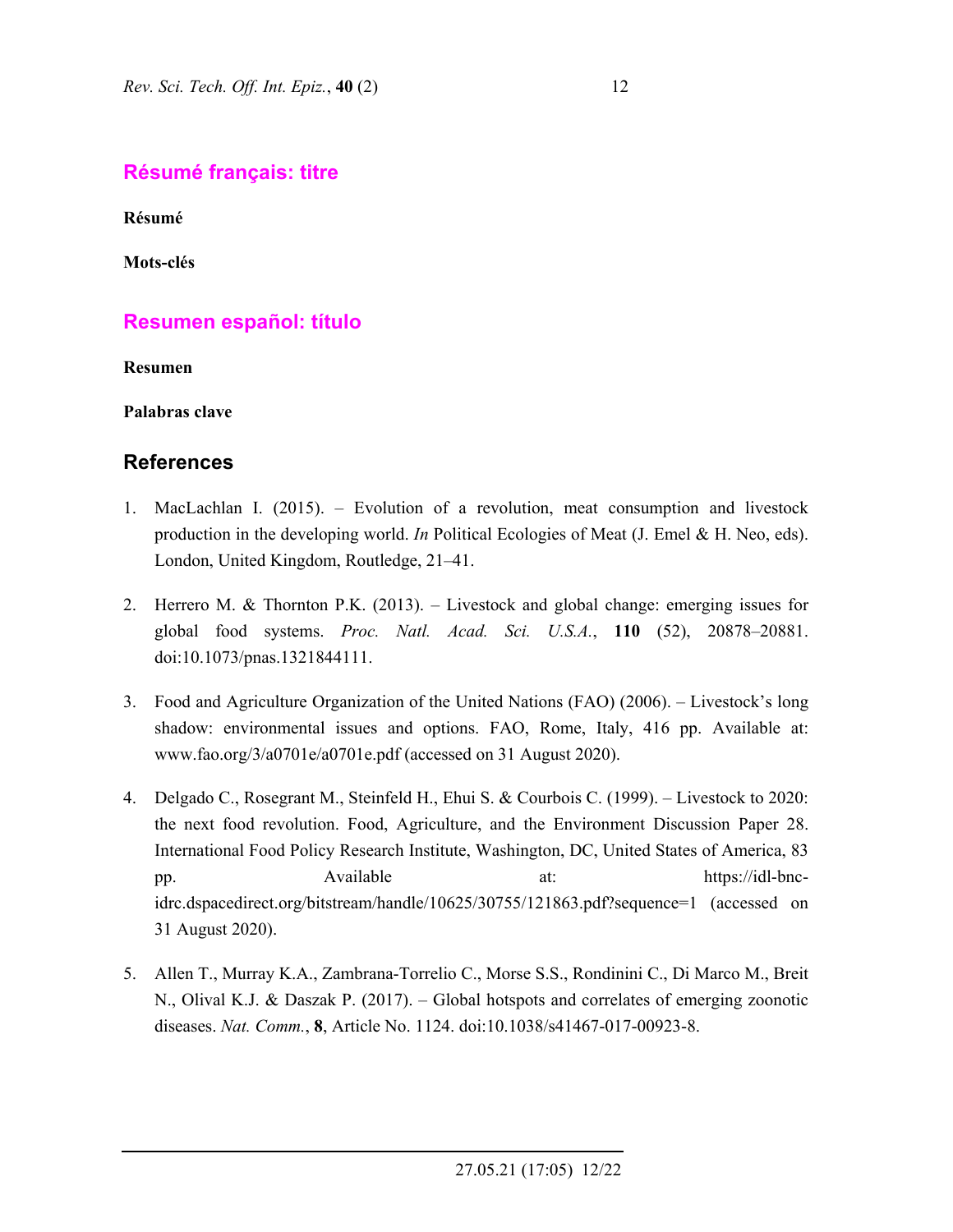- 6. Wiethoelter A.K., Beltrán-Alcrudo D., Kock R. & Mor S.M. (2015). Global trends in infectious diseases at the wildlife–livestock interface. *Proc. Natl. Acad. Sci. U.S.A.*, **112** (31), 9662–9667. doi:10.1073/pnas.1422741112.
- 7. Morse S.S., Mazet J.A., Woolhouse M., Parrish C.R., Carroll D., Karesh W.B., Zambrana-Torrelio C., Lipkin W.I. & Daszak P. (2012). – Prediction and prevention of the next pandemic zoonosis. *Lancet*, **380** (9857), 1956–1965. doi:10.1016/S0140-6736(12)61684-5.
- 8. Perry B.D., Grace D. & Sones K. (2013). Current drivers and future directions of global livestock disease dynamics. *Proc. Natl. Acad. Sci. U.S.A.*, **110** (52), 20871–20877. doi:10.1073/pnas.1012953108.
- 9. Rushton J., Bruce M., Bellet C., Torgerson P., Shaw A., Marsh T., Pigott D., Stone M., Pinto J., Mesenhowski S. & Wood P. (2018). – Initiation of global burden of animal disease program. *Lancet*, **392** (10147), 538–540. doi:10.1016/S0140-6736(18)31472-7.
- 10. Vallat B. (2009). One World, One Health. World Organisation for Animal Health, Paris, France. Available at: www.oie.int/en/for-the-media/editorials/detail/article/one-world-onehealth/ (accessed on 30 July 2020).
- 11. Pradère J.-P. (2014). Improving animal health and livestock productivity to reduce poverty. *Rev. Sci. Tech. Off. Int. Epiz*, **33** (3), 735–744. doi:10.20506/rst.33.3.2315.
- 12. Jones K.E., Patel N.G., Levy M.A., Storeygard A., Balk D., Gittleman J.L. & Daszak P. (2008). – Global trends in emerging infectious diseases. *Nature*, **451** (7181), 990–993. doi:10.1038/nature06536.
- 13. EcoHealth Alliance (2019). Infectious disease emergence and economics of altered landscapes – IDEEAL (P. Daszak *et al*., eds). EcoHealth Alliance, New York, NY, United States of America, 88 pp. Available at: www.ecohealthalliance.org/wpcontent/uploads/2019/09/IDEEAL\_report\_final.pdf (accessed on 31 August 2020).
- 14. Olival K.J., Hosseini P.R., Zambrana-Torrelio C., Ross N., Bogich T.L. & Daszak P. (2017). – Host and viral traits predict zoonotic spillover from mammals. *Nature*, **546** (7660), 646– 650. doi:10.1038/nature22975.
- 15. Morand S., McIntyre K.M. & Baylis M. (2014). Domesticated animals and human infectious diseases of zoonotic origins: domestication time matters. *Infect. Genet. Evol.*, **24**, 76–81. doi:10.1016/j.meegid.2014.02.013.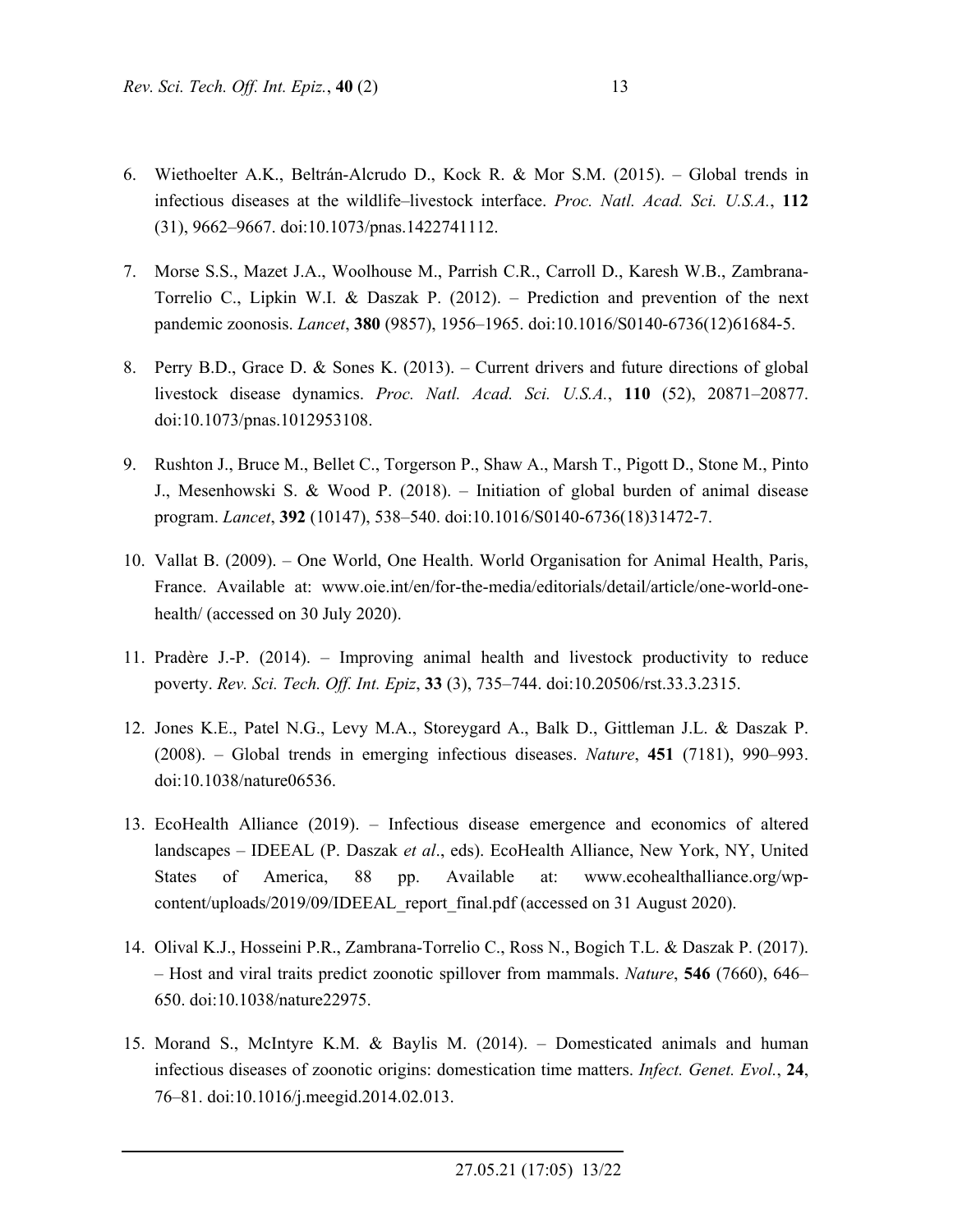- 16. Dhingra M.S., Artois J., Dellicour S., Lemey P., Dauphin G., Von Dobschuetz S., Van Boeckel T.P., Castellan D.M., Morzaria S. & Gilbert M. (2018). – Geographical and historical patterns in the emergence of novel highly pathogenic avian influenza (HPAI) H5 and H7 viruses in poultry. *Front. Vet. Sci.,* **5**, Article No. 84. doi:10.3389/fvets.2018.00084.
- 17. Grace D., Bett B., Lindahl J. & Robinson T. (2015). Climate and livestock disease: assessing the vulnerability of agricultural systems to livestock pests under climate change scenarios. CCAFS Working Paper no. 116. CGIAR Research Program on Climate Change, Agriculture and Food Security (CCAFS), Copenhagen, Denmark, 29 pp. Available at: https://hdl.handle.net/10568/66595 (accessed on 5 March 2021).
- 18. Stephen C. & Soos C. (2021). The implications of climate change for Veterinary Services. *In* Veterinary Services in a changing world: climate change and other external factors (D. Grace Randolph, H.S. Lee & J. Smith, eds). *Rev. Sci. Tech. Off. Int. Epiz*., **40** (2), XX–YY. doi:10.20506/rst.40.2.XXXX.
- 19. Napp S., Majó N., Sánchez‐Gónzalez R. & Vergara‐Alert J. (2018). Emergence and spread of highly pathogenic avian influenza A(H5N8) in Europe in 2016‐2017. *Transbound. Emerg. Dis.*, **65** (5), 1217–1226. doi:10.1111/tbed.12861.
- 20. Kiplagat S.K., Kitala P.M., Onono J.O., Beard P.M. & Lyons N.A. (2020). Risk factors for outbreaks of lumpy skin disease and the economic impact in cattle farms of Nakuru County, Kenya. *Front. Vet. Sci.*, **7**, Article No. 259. doi:10.3389/fvets.2020.00259.
- 21. Kumar A., Staal S.J. & Singh D.K. (2011). Smallholder dairy farmers' access to modern milk marketing chains in India. *Agric. Econ. Res. Rev.*, **24** (2), 243–254. doi:10.22004/ag.econ.118232.
- 22. World Health Organization (WHO) (2019). Worldwide reduction in MERS cases and deaths since 2016. WHO, Geneva, Switzerland. Available at: www.who.int/emergencies/mers-cov/worldwide-reduction-in-mers-cases-and-deaths-since-2016/en/ (accessed on 30 August 2020).
- 23. World Bank (2012). People, pathogens and our planet: the economics of One Health. World Bank, Washington, DC, United States of America, 65 pp. Available at: https://openknowledge.worldbank.org/handle/10986/11892 (accessed on 31 August 2020).
- 24. Cagnolati V., Tempia S. & Abdi A.M. (2006). Economic impact of Rift Valley fever on the Somali livestock industry and a novel surveillance approach in nomadic pastoral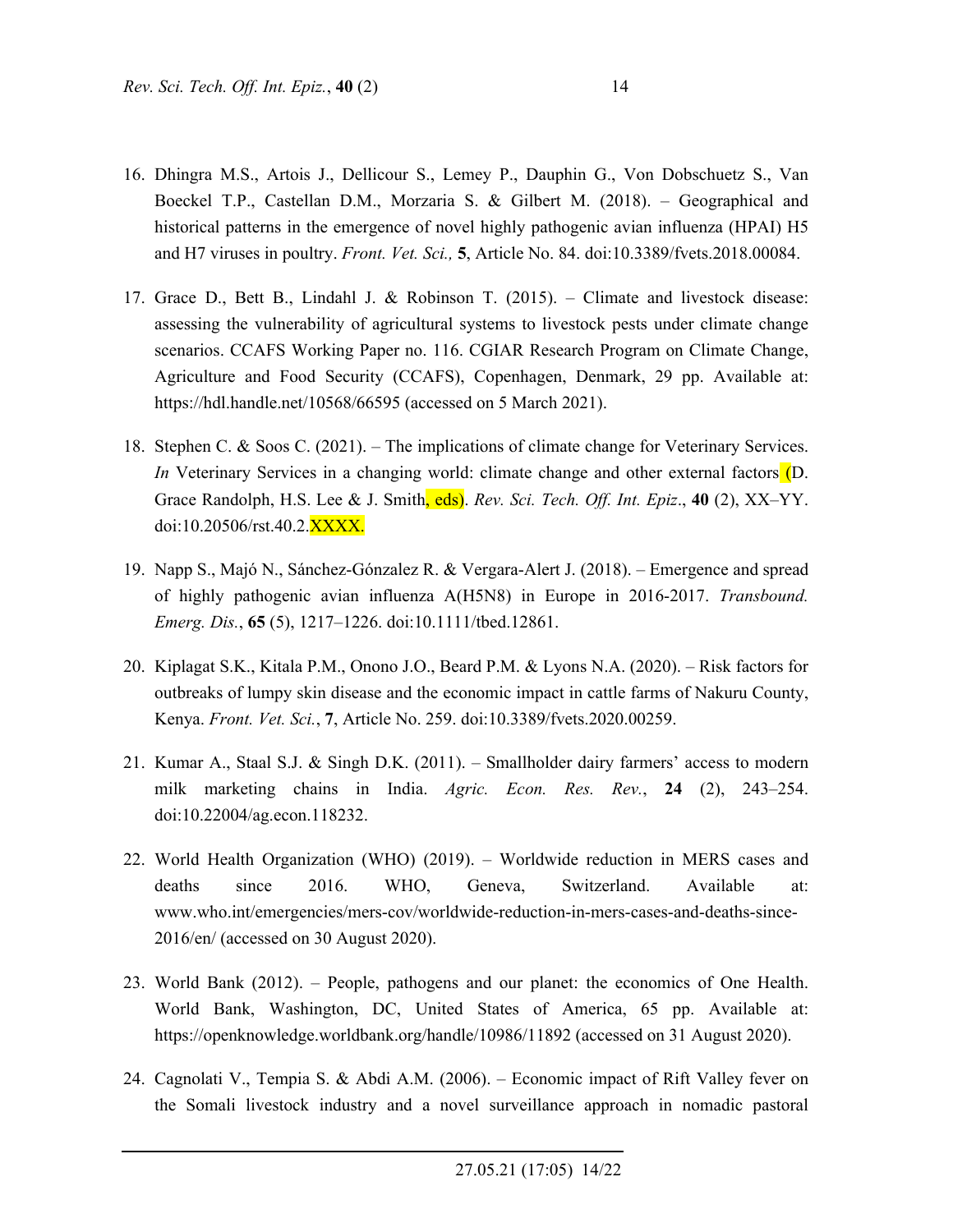systems. *In* Proc. of the 11th International Symposium on Veterinary Epidemiology and Economics, Cairns, Australia. New Zealand Veterinary Association, Wellington, New Zealand. Available at: www.sciquest.org.nz/elibrary/download/64159/T5-5.4.1+- +Economic+impact+of+Rift+Valley+fever+on+the+Somali+livestock+industry (accessed on 5 March 2021).

- 25. Rich K.M. & Wanyoike F. (2010). An assessment of the regional and national socioeconomic impacts of the 2007 Rift Valley fever outbreak in Kenya. *Am. J. Trop. Med. Hyg.*, **83** (Suppl. 2), 52–57. doi:10.4269/ajtmh.2010.09-0291.
- 26. LaBeaud A.D., Bashir F. & King C.H. (2011). Measuring the burden of arboviral diseases: the spectrum of morbidity and mortality from four prevalent infections. *Popul. Health Metr.*, **9**, Article No. 1. doi:10.1186/1478-7954-9-1.
- 27. Burki T.K. (2012). Ticks and turkey. *Lancet*, **380** (9857), 1897–1898. doi:10.1016/s0140- 6736(12)62097-2.
- 28. Grace D., Mutua F.  $[\dots]$  & Ogutu F. (2012). Mapping of poverty and likely zoonoses hotspots. Zoonoses Project 4. Report to the UK Department for International Development. International Livestock Research Institute, Nairobi, Kenya, 119 pp. Available at: https://cgspace.cgiar.org/handle/10568/21161 (accessed on 31 August 2020).
- 29. Dobson A.P., Pimm S.L. […] & Vale M.M. (2020). Ecology and economics for pandemic prevention. *Science*, **369** (6502), 379–381. doi:10.1126/science.abc3189.
- 30. Food and Agriculture Organization of the United Nations (FAO) (2011). Approaches to controlling, preventing and eliminating H5N1 highly pathogenic avian influenza in endemic countries. Animal Production and Health Paper No. 171. FAO, Rome, Italy, 97 pp. Available at: www.fao.org/3/i2150e/i2150e00.htm (accessed on 31 August 2020).
- 31. World Organisation for Animal Health (OIE) (2019). Terrestrial Animal Health Code, 28th Ed. OIE, Paris, France. Available at: www.oie.int/standard-setting/terrestrial-code/ (accessed on 31 July 2020).
- 32. Halliday J.E.B., Hampson K., Hanley N., Lembo T., Sharp J.P., Haydon D.T. & Cleaveland S. (2017). – Driving improvements in emerging disease surveillance through locally relevant capacity strengthening. *Science*, **357** (6347), 146–148. doi:10.1126/science.aam8332.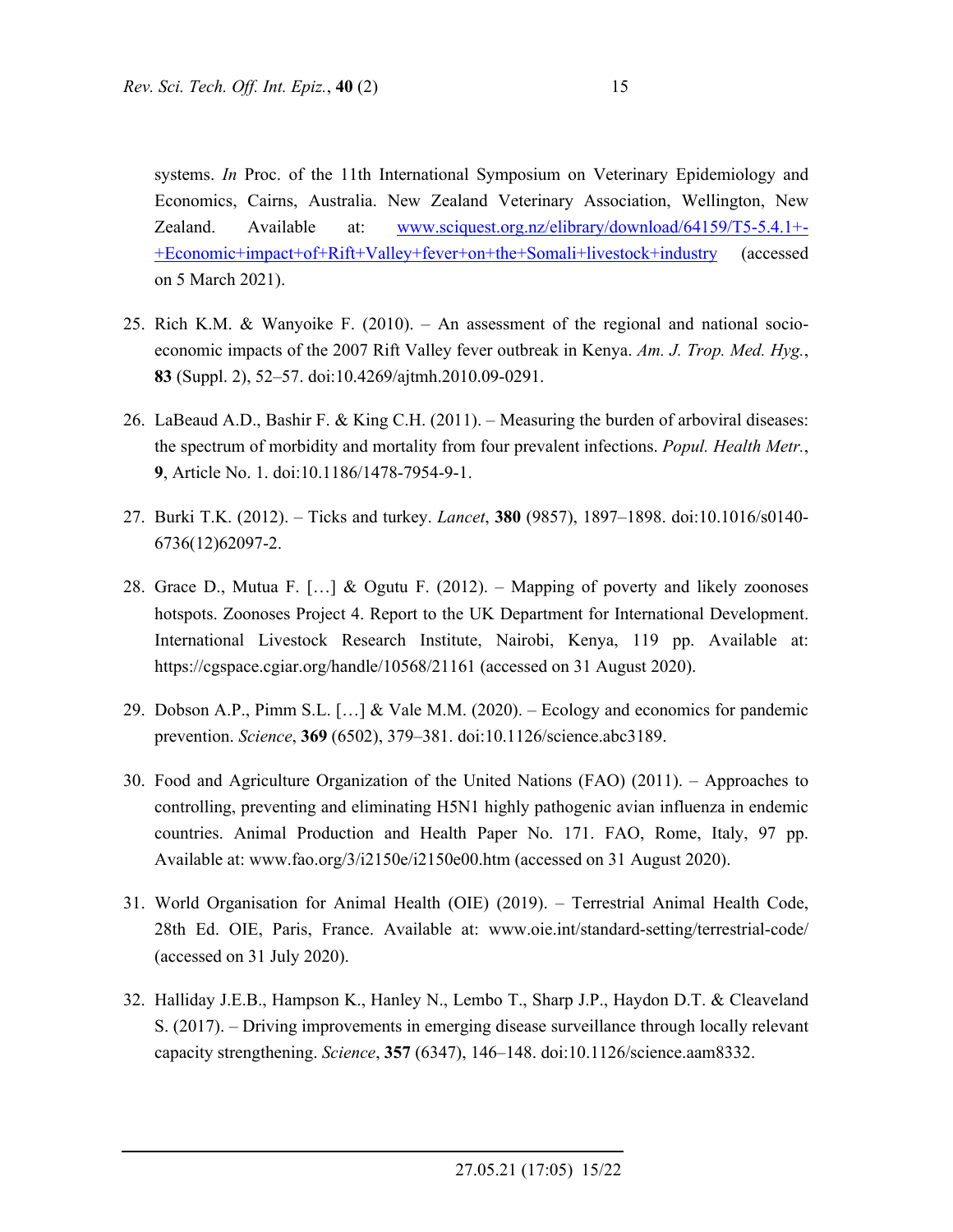- 33. Jost C.C., Mariner J.M., Roeder P.L., Sawitri E. & Macgregor-Skinner G.J. (2007). Participatory epidemiology in disease surveillance and research. *Rev. Sci. Tech. Off. Int. Epiz.*, **26** (3), 537–547. doi:10.20506/rst.26.3.1765.
- 34. World Health Organization (WHO) (2020). Coronavirus disease (COVID-19) advice for the public: mythbusters. WHO, Geneva, Switzerland. Available at: www.who.int/emergencies/diseases/novel-coronavirus-2019/advice-for-public/myth-busters (accessed on 31 August 2020).
- 35. Ng'ang'a C.M., Bukachi S.A. & Bett B.K. (2016). Lay perceptions of risk factors for Rift Valley fever in a pastoral community in northeastern Kenya. *BMC Public Health*, **16**, Article No. 32. doi:10.1186/s12889-016-2707-8.
- 36. Taha F.A. (2007). How highly pathogenic avian influenza (H5N1) has affected world poultry-meat trade. A report from the Economic Research Service (ERS), LDP-M-159-02. ERS, United States Department of Agriculture (USDA), Washington, DC, United States of America, 27 pp. doi:10.22004/ag.econ.7360.
- 37. Chunara R., Smolinski M.S. & Brownstein J.S. (2013). Why we need crowdsourced data in infectious disease surveillance. *Curr. Infect. Dis. Rep.*, **15**, 316–319. doi:10.1007/s11908- 013-0341-5.
- 38. Bett B., Long'or B. & Kihara A. (2018). Mobile phone-based syndromic surveillance system for early detection and control of livestock diseases [PowerPoint presentation]. *In*  CGIAR Platform for Big Data in Agriculture Convention, Nairobi, Kenya, 3–5 October 2018. International Livestock Research Institute, Nairobi, Kenya. Available at: https://hdl.handle.net/10568/97619 (accessed on 31 August 2020).
- 39. Yano T., Phornwisetsirikun S. […] & Srikitjakarn L. (2018). A participatory system for preventing pandemics of animal origins: pilot study of the participatory One Health disease detection (PODD) system. *JMIR Public Health Surveill*., **4** (1), Article No. e25. doi:10.2196/publichealth.7375.
- 40. World Organisation for Animal Health (OIE) (2020). International standards. OIE, Paris, France. Available at: www.oie.int/standard-setting/overview/ (accessed on 31 July 2020).
- 41. World Organisation for Animal Health (OIE) (2020). OIE PVS Pathway. OIE, Paris, France. Available at: www.oie.int/solidarity/pvs-pathway/ (accessed on 31 July 2020).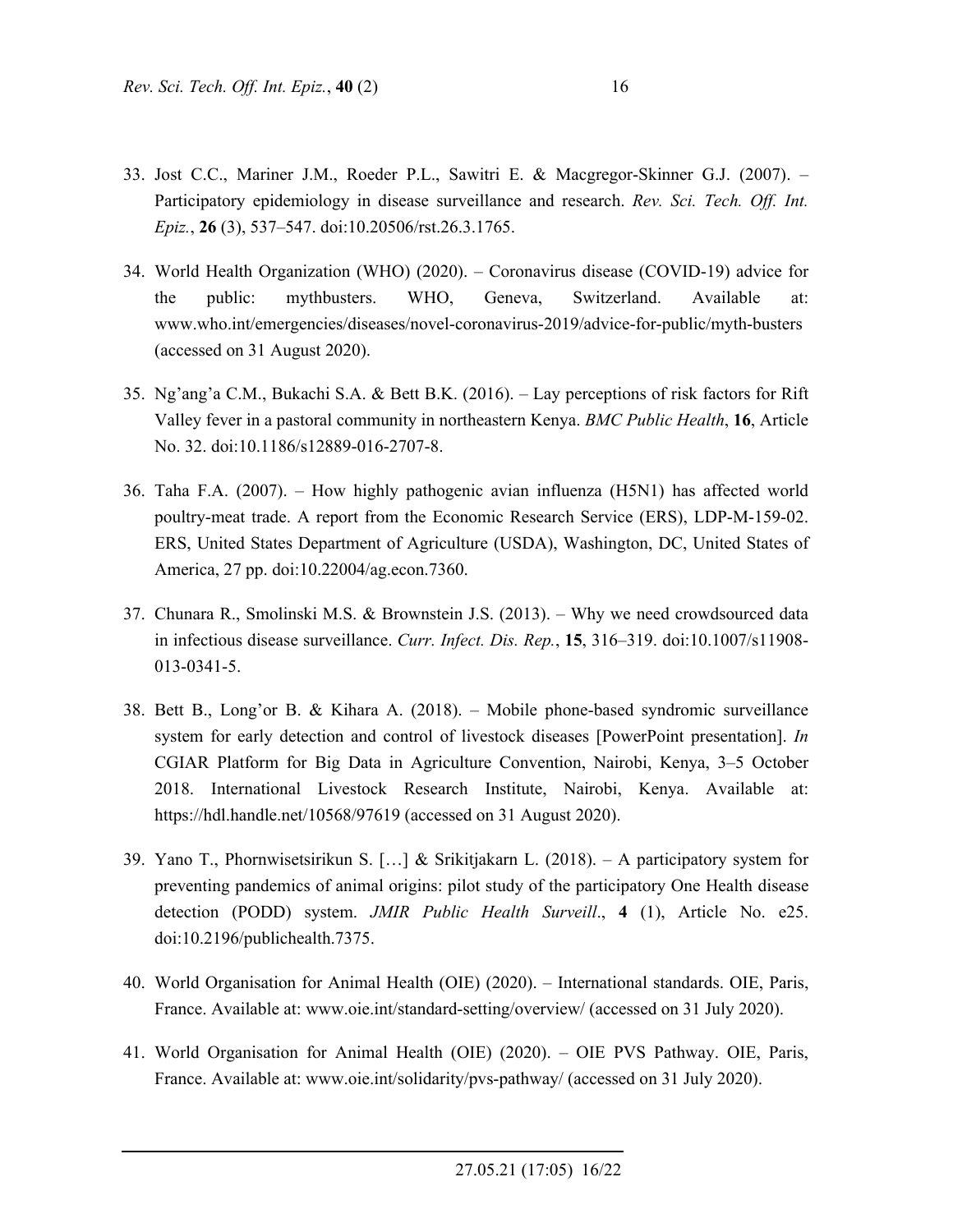- 42. World Health Organization (WHO) (2018). Joint External Evaluation Tool: International Health Regulations, 2nd Ed. WHO, Geneva, Switzerland, 119 pp. Available at: www.who.int/ihr/publications/WHO\_HSE\_GCR\_2018\_2/en/ (accessed on 31 August 2020).
- 43. One Health Assessment for Planning and Performance (OH-APP) (2020). Welcome to the One Health APP. Available at: www.onehealthapp.org/about (accessed on 18 August 2020).
- 44. Food and Agriculture Organization of the United Nations (FAO) (2019). Surveillance evaluation tool (SET). FAO, Rome, Italy. Available at: www.fao.org/ag/againfo/programmes/en/empres/tools\_SET.html (accessed on 31 July 2020).
- 45. Food and Agriculture Organization of the United Nations (FAO) (2016). Sharing FAO tools for veterinary laboratory assessment. FAO, Rome, Italy. Available at: www.fao.org/ag/againfo/programmes/en/empres/news\_231216b.html (accessed on 31 July 2020).
- 46. Food and Agriculture Organization of the United Nations (FAO) (2011). Good emergency management practices: the essentials. N. Honhold, I. Douglas, W. Geering, A. Shimshoni & J. Lubroth, eds. FAO Animal Production and Health Manual No. 11. FAO, Rome, Italy, 131 pp. Available at: www.fao.org/3/a-ba0137e.pdf (accessed on 31 August 2020).
- 47. Food and Agriculture Organization of the United Nations (FAO) & World Organisation for Animal Health (OIE) (2004). – The global framework for the progressive control of transboundary animal diseases (GF-TADs). FAO, Rome, Italy & OIE, Paris, France, 40 pp. Available at: www.fao.org/3/a-ak136e.pdf (accessed on 31 July 2020).
- 48. Roeder P.L. (2011). Rinderpest: the end of cattle plague. *Prev. Vet. Med.*, **102** (2), 98–106. doi:10.1016/j.prevetmed.2011.04.004.
- 49. Mariner J.C., House J.A., Mebus C.A., Sollod A.E., Chibeu D., Jones B.A., Roeder P.L., Admassu B. & van't Klooster G.G.M. (2012). – Rinderpest eradication: appropriate technology and social innovations. *Science*, **337** (6100), 1309–1312. doi:10.1126/science.1223805.
- 50. Food and Agriculture Organization of the United Nations (FAO) & World Organisation for Animal Health (OIE) (2020). – The global control of African swine fever: a GF-TADs initiative. FAO, Rome, Italy & OIE, Paris, France, 17 pp. Available at: www.fao.org/3/ca9164en/ca9164en.pdf (accessed on 25 August 2020).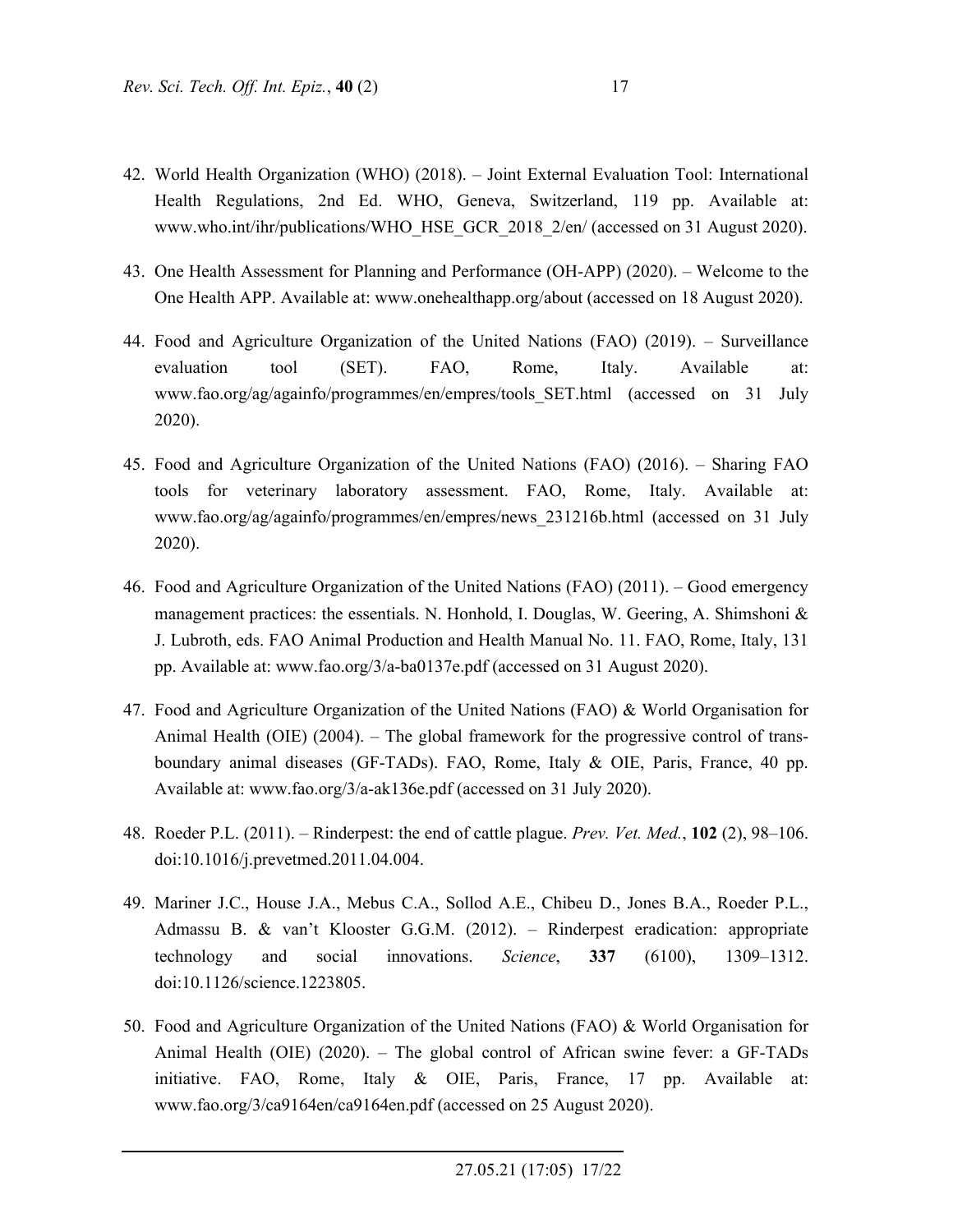- 51. African Union (2019). African continental free trade area. African Union, Addis Ababa, Ethiopia. Available at: https://au.int/en/cfta (accessed on 18 August 2020).
- 52. Association of Southeast Asian Nations (ASEAN) (2010). ASEAN ministerial statement on 'ASEAN cooperation on animal health and zoonoses: avian influenza and beyond'. ASEAN, Jakarta, Indonesia. Available at: https://asean.org/?static\_post=the-thirty-secondmeeting-of-the-asean-minsters-on-agriculture-and-forestry-32nd-amaf-phnom-penh-23 october-2010 (accessed on 31 August 2020).
- 53. Animal & Human Health for the Environment and Development (AHEAD). (2020). Welcome to AHEAD: Animal & human health for the environment and development. Available at: http://wcs-ahead.org/index.html (accessed on 18 August 2020).
- 54. Osofsky S.A., Cleaveland S., Karesh W.B., Kock M.D., Nyhus P.J., Starr L. & Yang A. (eds) (2005). – Conservation and development interventions at the wildlife/livestock interface: implications for wildlife, livestock and human health. International Union for Conservation of Nature and Natural Resources, Gland, Switzerland, 239 pp. Available at: www.iucn.org/content/conservation-and-development-interventions-wildlifelivestockinterface-implications-wildlife-livestock-and-human-health-proceedings-southern-and-eastafrican-experts-panel-designing-successful (accessed on 31 August 2020).
- 55. Machalaba C.C., Salerno R.H. […] & Wannous C. (2018). Institutionalizing One Health: from assessment to action. *Health Secur.*, **16** (Suppl. 1), S37–S43. doi:10.1089/hs.2018.0064.
- 56. Kitua A.Y., Scribner S., Rasmuson M., Kambarage D., Mghamba J., Mwakapeje E.R., Chinyuka H., Bernard J., Zimmerman K., Duale S. & Mutonga D. (2019). – Building a functional national One Health platform: the case of Tanzania. *One Health Outlook*, **1**, Article No. 3. doi:10.1186/s42522-019-0003-0.
- 57. One Health Workforce (OHW) (2020). What is a One Health Workforce? A One Health Workforce planning guide. Available at: https://medium.com/one-health-workforce/what-isa-one-health-workforce-cc5d3f9e9db5 (accessed on 18 August 2020).
- 58. Pruvot M., Fine A.E. […] & Shiilegdamba E. (2020). Outbreak of peste des petits ruminants among critically endangered Mongolian saiga and other wild ungulates, Mongolia, 2016–2017. *Emerg. Infect. Dis.*, **26** (1), 51–62. doi:10.3201/eid2601.181998.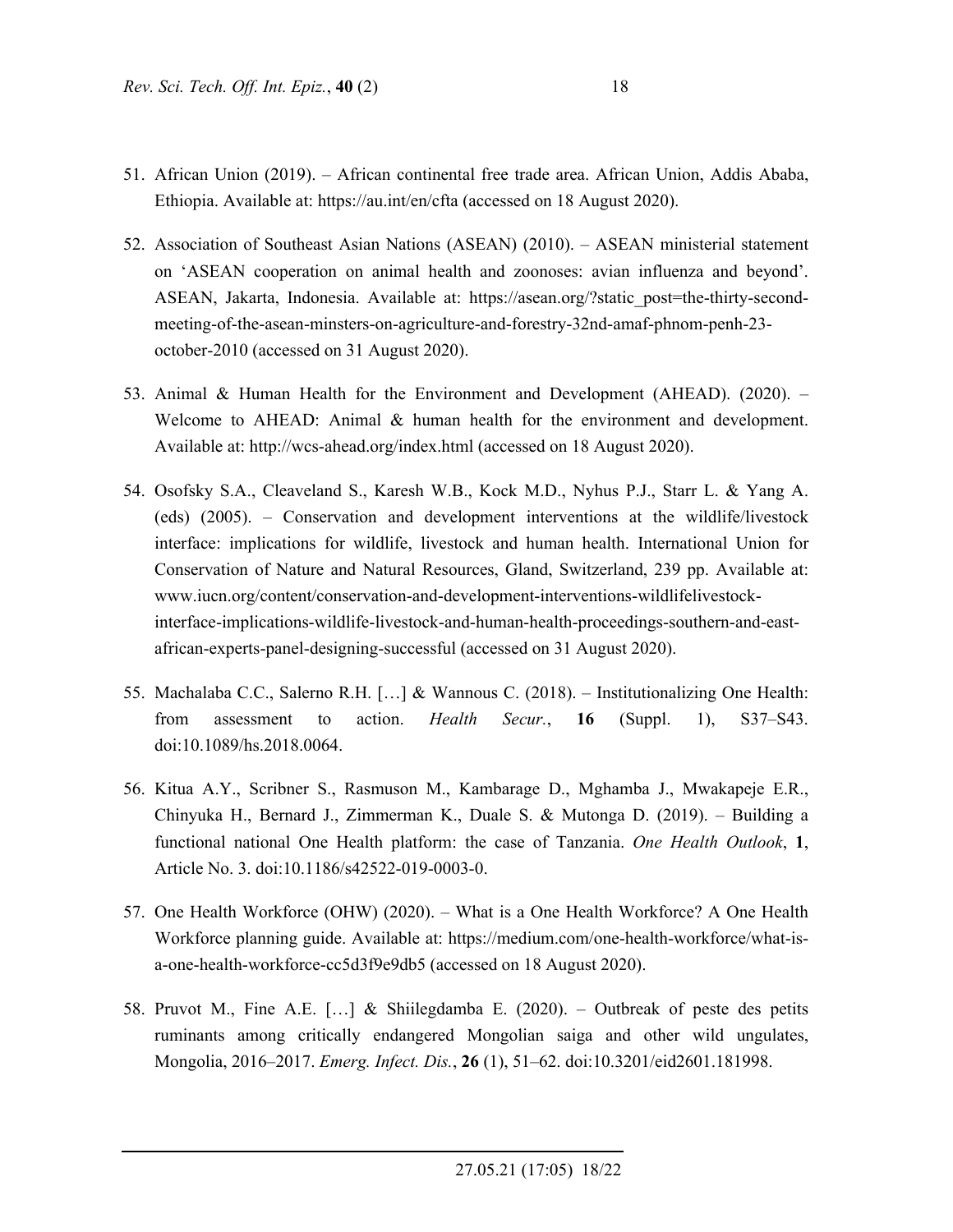- 59. World Bank (2017). From panic and neglect to investing in health security: financing pandemic preparedness at a national level (English). World Bank Group, Washington, DC, United States of America. Available at: http://documents.worldbank.org/curated/en/979591495652724770/From-panic-and-neglectto-investing-in-health-security-financing-pandemic-preparedness-at-a-national-level (accessed on 31 August 2020).
- 60. Berthe F.C.J., Bouley T., Karesh W.B., Le Gall F.G., Machalaba C.C., Plante C.A. & Seifman R.M. (2018). – Operational framework for strengthening human, animal and environmental public health systems at their interface (English). World Bank Group, Washington, DC, United States of America. Available at: http://documents.worldbank.org/curated/en/703711517234402168/Operational-frameworkfor-strengthening-human-animal-and-environmental-public-health-systems-at-their-interface (accessed on 31 August 2020).

 $\frac{1}{2}$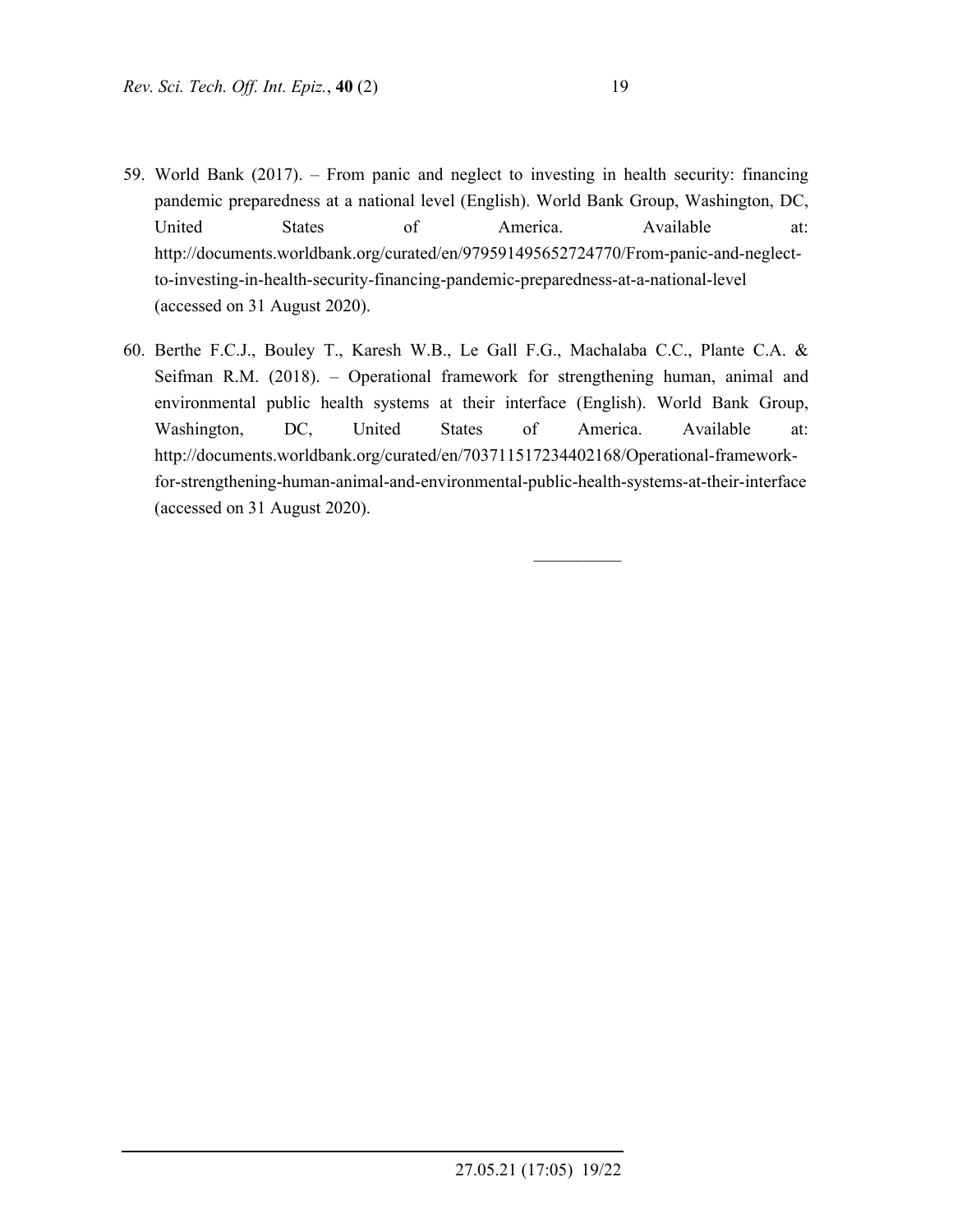### **Table I**

## **Seven diseases that are emerging or have caused major epidemics**

**in the 21st century** 

| Aetiology                                        | <b>Risk factors for</b><br>spillover to<br>livestock or people  | <b>Main risk factors</b><br>for epidemic<br>spread                                                                                                                                                                     | Impacts of note                                                                                                                                                                                                                                      | Implications/recommendations for<br><b>Veterinary Services</b>                                                                                                                                                                                                                                                                                 |
|--------------------------------------------------|-----------------------------------------------------------------|------------------------------------------------------------------------------------------------------------------------------------------------------------------------------------------------------------------------|------------------------------------------------------------------------------------------------------------------------------------------------------------------------------------------------------------------------------------------------------|------------------------------------------------------------------------------------------------------------------------------------------------------------------------------------------------------------------------------------------------------------------------------------------------------------------------------------------------|
| African swine<br>fever (ASF)                     | Spillover/spillback-<br>wild and domestic<br>suids              | Trade in livestock<br>and contaminated<br>pork products<br>Pig production<br>systems with low<br>biosecurity<br>Movement of wild<br>suids                                                                              | Severe losses to pig<br>production in China<br>after 2018<br>detection, and<br>significant increase<br>in pork price;<br>spread to many<br>other countries in<br>Asia and the Pacific                                                                | Import screening<br>Livestock and wildlife<br>surveillance to determine<br>pathways of introduction and<br>spread<br>Risk-based approaches for<br>domestic and international<br>trade restrictions<br>Improved biosecurity focusing<br>on backyard and small-scale<br>settings                                                                 |
| Avian influenza<br>(AI)                          | Wild-domestic bird<br>mixing                                    | Re-assortment or<br>genetic drift of<br>virus strains<br>Inadequate/<br>inappropriate<br>vaccination<br>strategies<br>Low biosecurity<br>poultry value<br>chains<br>Long-distance<br>spread via<br>infected wild birds | Major epidemics in<br>the past 10 years<br>have included the<br>H5N8 2014-2015<br>epidemic in the<br>United States of<br>America, and the<br>2016-2017 H5N8<br>epidemic in<br>domestic and wild<br>birds in Europe<br>affecting 30<br>countries (19) | Biosecurity measures to<br>reduce wildlife-livestock<br>exposures<br>Monitoring of domestic and<br>wild bird strains<br>Poultry sector investments in<br>low-risk geographic areas<br>Appropriate vaccination<br>strategies<br>Transition to safer practices<br>(e.g. away from live animal<br>markets where viral<br>amplification may occur) |
| Crimean<br>Congo<br>haemorrhagic<br>fever (CCHF) | Transmission to<br>humans via infected<br>ticks or animal blood | Domestic or<br>international<br>spread via animal<br>trade                                                                                                                                                             | No/Negligible<br>clinical impacts<br>impact on livestock<br>Estimates of $\geq 1,500$<br>human cases per<br>year, with case<br>fatality rate up to<br>40%                                                                                            | Tick control measures<br>Surveillance reporting to public<br>health services<br>Promote biosafety measures<br>for animal handlers and<br>laboratory workers                                                                                                                                                                                    |
| Lumpy skin<br>disease (LSD)                      | n/a                                                             | International<br>spread via                                                                                                                                                                                            | Major reductions in<br>milk production (20)                                                                                                                                                                                                          | Mass vaccination across<br>countries, combined with strict                                                                                                                                                                                                                                                                                     |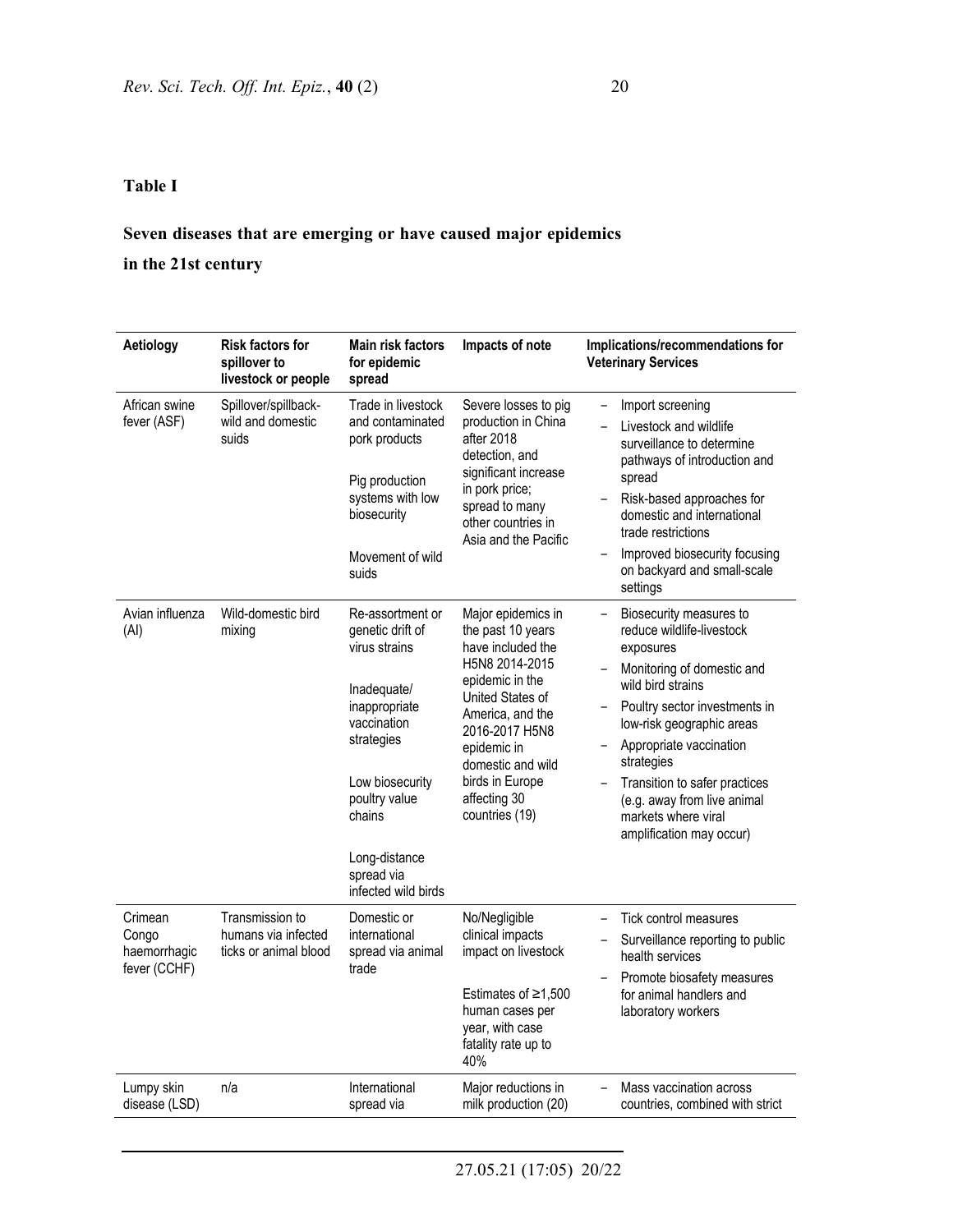|                                                  |                                                                                                                                                                                                                                               | livestock trade<br>Introduction and<br>spread by blood-<br>feeding insect<br>vectors                                      | threaten food<br>security and<br>nutrition (21)<br>Spread to major<br>bovine producing<br>countries, i.e. India<br>and China                                                                                                                                                                                                  | movement control, modified<br>stamping out, and awareness<br>campaigns<br>Trade risk analysis                                                                                                                                                                                                                                                                                                       |
|--------------------------------------------------|-----------------------------------------------------------------------------------------------------------------------------------------------------------------------------------------------------------------------------------------------|---------------------------------------------------------------------------------------------------------------------------|-------------------------------------------------------------------------------------------------------------------------------------------------------------------------------------------------------------------------------------------------------------------------------------------------------------------------------|-----------------------------------------------------------------------------------------------------------------------------------------------------------------------------------------------------------------------------------------------------------------------------------------------------------------------------------------------------------------------------------------------------|
| Middle East<br>respiratory<br>syndrome<br>(MERS) | Human and other<br>ruminant contact with<br>infected camels                                                                                                                                                                                   | Domestic or<br>international<br>spread via<br>livestock trade<br>(mainly camel<br>trade)                                  | Negligible clinical<br>$\overline{\phantom{0}}$<br>impacts on camels;<br>Approximately<br>2.500 human cases<br>to date and 850<br>deaths since first<br>detection in 2012;<br>US\$ 12 billion in<br>losses from human<br>introduction into the<br>Republic of Korea<br>(22)                                                   | Trade risk analysis<br>Import screening<br>Reporting of emerging<br>infections<br>Promote biosafety measures<br>for animal handlers                                                                                                                                                                                                                                                                 |
| Nipah                                            | Swine or human<br>contact with infected<br>bat secretions<br>Human contact with<br>infected swine                                                                                                                                             | Domestic or<br>international<br>spread via trade<br>Human-human<br>transmission                                           | Over 1 million pigs<br>lost to control;<br>>100 human<br>deaths;<br>US\$ 671 million in<br>losses:<br>Spread to<br>Singapore (23)                                                                                                                                                                                             | Designate safe areas for<br>livestock production<br>Biosecurity measures to<br>reduce wildlife-livestock<br>exposures (e.g. distancing of<br>orchard trees and livestock<br>holding areas)<br>Biosafety measures for animal<br>handlers<br>Ensure access to laboratory<br>facilities for novel pathogen<br>screening                                                                                |
| <b>Rift Valley</b><br>fever (RVF)                | Ecological disruption<br>and/or changing<br>climatic conditions<br>creating new habitat<br>for mosquito vectors<br>Potential introduction<br>of vectors beyond<br>current range<br>Human contact with<br>blood/tissues of<br>infected animals | Domestic or<br>international<br>spread via live<br>animal trade<br>Low vaccine<br>coverage or<br>prior immunity<br>levels | A ban on livestock<br>imports imposed by<br><b>Middle East</b><br>countries on the<br>Horn of Africa in<br>1998-1999 caused<br>losses amounting to<br>US\$ 109 million<br>(24)<br>US\$ 32 million in<br>losses in Kenya in<br>2006/2007 (25)<br>Up to 11,958<br>human disability-<br>adjusted life years<br>lost in 2005 (26) | Vaccination and screening<br>requirements for traded<br>animals from endemic regions<br>Develop early warning systems<br>for vaccine deployment, and<br>other risk reduction measures<br>Reporting of animal disease to<br>inform public health risk<br>analysis<br>Biosafety measures for animal<br>handlers<br>Develop infrastructure to<br>prevent and prepare for<br>climate-sensitive diseases |